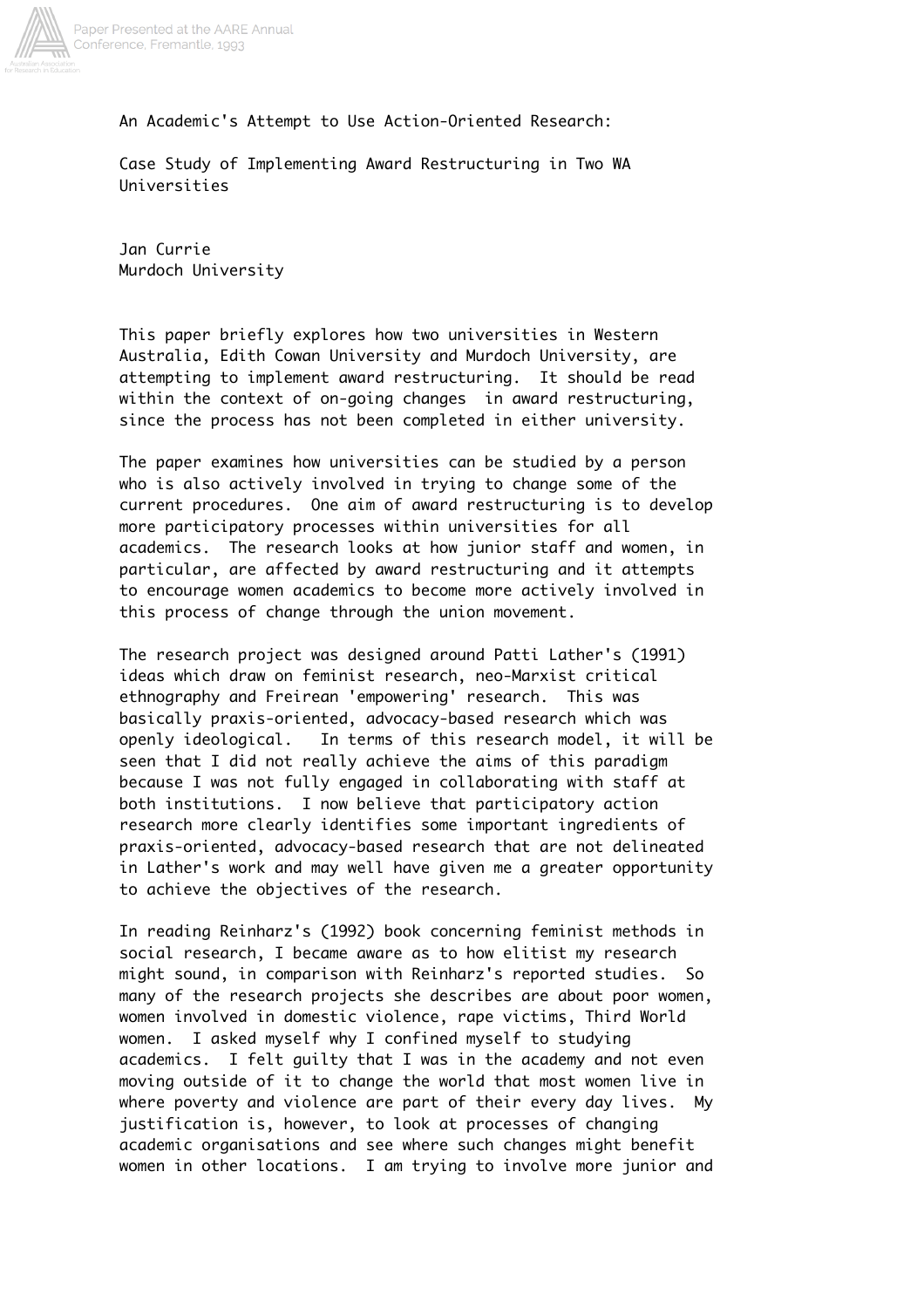

female academics in that process and also to examine the increased casualisation of academic work in which many women work for meagre salaries and are often living on the edge of poverty.

## Participatory Action Research

In the preparation for this paper, I read more widely on action research and participant observation and the work of William Foote Whyte soon captured my attention. In Learning from the Field (1984), Whyte remarks that he could now see that much of his work "focused on worker and union efforts to resist not only the leadership styles of particular managers but the very system of power and control that supported autocratic and dehumanising management" (1984, 256).

In a later book, Participatory Action Research (1991), he and

others describe studies where the organisations were actually transformed, such as Xerox, Mondragon Cooperative Group in the Basque and the Norwegian shipping companies which introduced industrial democracy. Whyte notes that interest in worker participation programs in the United States resulted mainly from the Japanese challenge. These programs have been variously called: quality circles, quality of working life (QWL), employee involvement and so on (1991, 186).

As I became more engaged in the research, I also became interested in the notion of 'industrial democracy' and how this may differ from 'collegiality'. Participatory democracy is often used interchangeably with these two terms but can be seen to have quite a distinct meaning, especially differing from the more traditional concept of collegiality. Pateman (1970) defined participatory democracy as referring to (equal) participation in the making of decisions and equality of power in determining the outcome of decisions. She was keen for this kind of participation to be practiced in industry, largely for its educative function--"educative in the very widest sense, including both the psychological aspect and the gaining of practice in democratic skills and procedures" (Pateman, 1970, 42).

This paper, in passing, will look at the difficulty of introducing the concept of 'industrial democracy' or 'participatory democracy' into universities. The university is a site where worker participation is quite evident yet even in this site junior workers, and women in particular, feel dispossessed. I had the aspiration to investigate whether award restructuring would give women more of a voice within the academy by ensuring tenure for more women and a career path that had previously been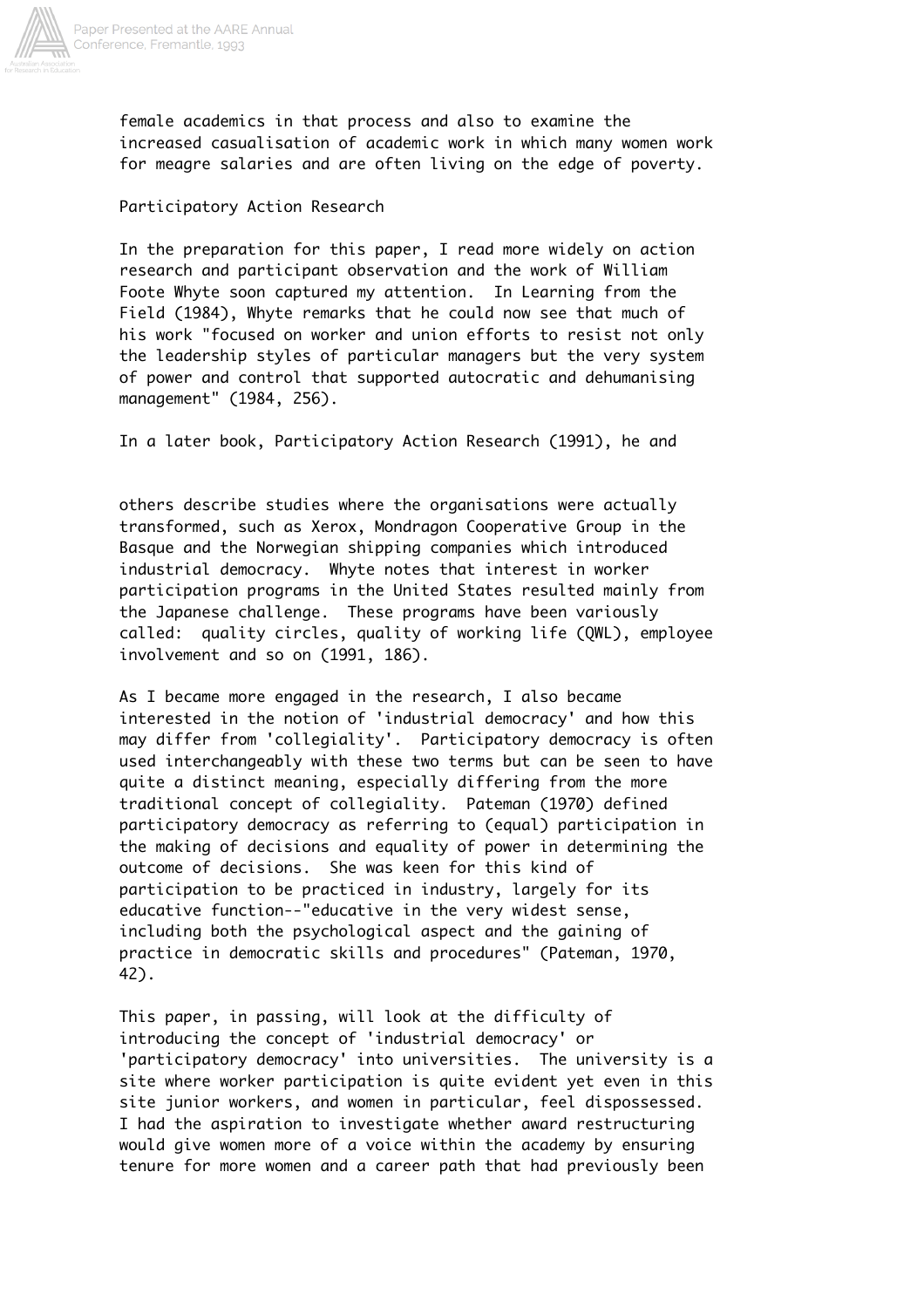

denied many of them. Also, it was my desire to examine whether it would give them an increased chance for promotion which in some universities had been denied most staff, whilst in many other universities it seemed to be harder to obtain for female academics.

The first three years of the study (1991-93) involved observation, gathering documents, surveying academics and interviewing union officials, academics and administrators. During this time I began to know the field and was able to trace some of the blockages and facilitating factors to implementing award restructuring. At this stage I would not describe the research as participatory action research because I have not involved both management and unions and academics generally in the design of the study nor in its interpretation. If I were to get funding that would enable a more participatory process, then I would take certain steps to ensure active involvement by key personnel in the two universities and a commitment by them to change some aspects of the organisational culture when it could be demonstrated that change is necessary.

Another important factor in participatory action research is collaboration with another researcher on site. It would be imperative that if the research were to become more empowering at Edith Cowan University, it should involve another researcher on an equal basis, attempting to achieve the same ends that I am trying to achieve at Murdoch University. And on both sites, it would be important to have co-researchers, acting as critical friends, to help analyse the data and comment on the interpretations of the findings which the researchers were making in each of the institutions.

The Researcher

In taking up this research, I did so with the idea of combining both my interests in feminism and the union. From 1989 to 1992, I was President of the Murdoch University Academic Staff Association and had been extensively involved with the local association and the Federated Australian University Staff Association (FAUSA) for the past fifteen years. As an active feminist, I convened the inter-university Feminist Discussion Group for ten years, chaired the Women's Studies Programme Committee for two years, was the union representative on the Equal Opportunity Committee and served on FAUSA's Affirmative Action Committee.

I was closely involved in the award restructuring process at Murdoch University and because of this fact, I felt it would be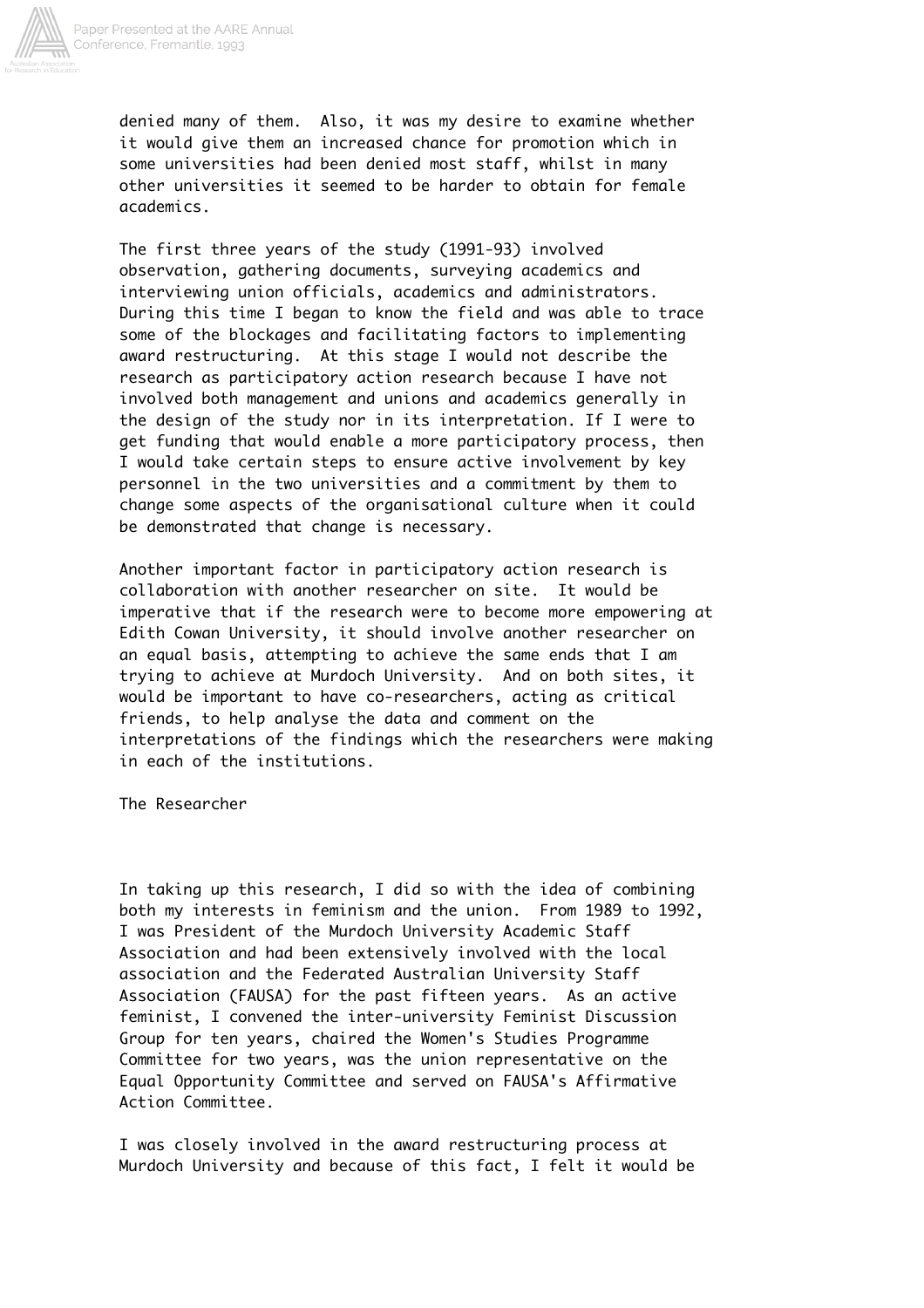

an opportune time to study the processes used while participating in them. I had a number of close colleagues at Edith Cowan University and my conversations with them readily suggested that a comparison and contrast between the two institutions could produce a profitable case study. I could see that the university was transforming itself from a centralised authoritarian culture to a more collegial, participative culture and academics were becoming more active in the union movement there.

Because of my location at Murdoch University, I have, without doubt, bias for that university since I have been teaching there for sixteen years and have been actively engaged in reviewing many of its procedures and introducing some new ones. I would hope that my bias is not placed in the same category as Charles Lamb's observation that we are "...a bundle of prejudices--made up of likings and dislikings" (quoted in The Oxford Dictionary of Quotations, 1975, 306). During my sixteen years at Murdoch, there have been occasions when I have been critical of some processes within my own school and those within the university and I see constructive criticism as part of an academic's function. Nevertheless, I found my university to be comparatively open and collegial in its decision-making, especially within the Australian context.

As a student growing up in the sixties in the United States, I attended three universities (Purdue, UCLA and University of Chicago). I was involved in student politics as an undergraduate but at that time I was not really aware of the decision-making processes within the universities. During the late 60s and early 70s, when I was completing my PhD at University of Chicago, I boarded with two households where I gained some insight into the academics' role in university decision-making processes. The first was with a male physicist and his family. Among his other functions as an academic in 1969, he was part of the university's panel of academics deliberating on a very controversial case in which the university dismissed a young female sociologist who had considerable support from students to be retained by the university. The second household was that of a female Vice President for Academic Affairs of a newly created university on the outskirts of Chicago. Governors' State University was to be a genuinely democratic institution in which representatives from all levels of the university, including secretaries, technicians and students, would sit on the university's council to help make academic decisions.

Although I have not been an academic in the United States, I was interviewed for two positions there in which postgraduate students played a major role in choosing academic staff. In one university, I was interviewed separately by a large group of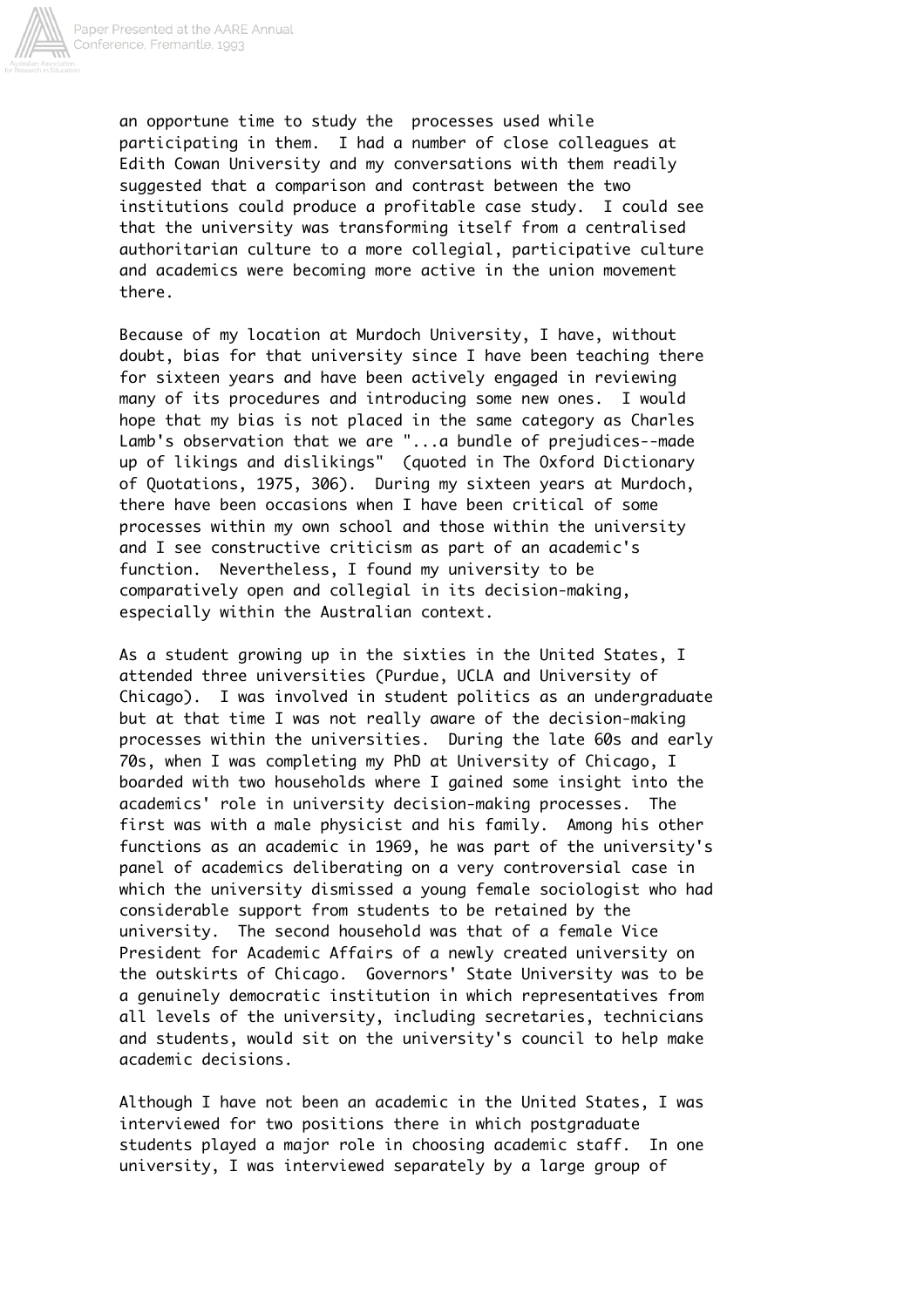

postgraduate students to assess my background and ideological position. The first position I took was at the University of

Calgary, Canada, where I taught for one year. During that time, the postgraduate students were negotiating for a larger share in the selection of potential staff and other decisions within the department.

From this background, I came to Western Australia where I initially taught in Grayland's Teachers College when it had gained its autonomous status from the Department of Education and shortly before it became amalgamated with other campuses to form the Western Australian College of Advanced Education (which later was granted university status and named Edith Cowan University). As a full-time temporary member of staff, I had no involvement in decision-making and was allowed little discretion as to what to teach. My next position was at the Western Australian Institute of Technology (now Curtin University of Technology) where I gained a tenured lectureship. I recall a meeting where I questioned the Dean about where the ultimate power over decisions resided within the School of Teacher Education. I asked if he had veto over decisions made by the Faculty Board. He answered in the affirmative that he had the power of veto. After two years, I moved to a lectureship at Murdoch University where decisions could not be vetoed by Deans and occasionally the School of Education moved in directions that were contrary to the Dean's expressed position.

I have given this brief overview of my background to show that I have experienced various forms of decision-making and have been enculturated by my early socialisation into a belief that the more equitable and the more open the decision-making forums are, the more commitment staff feel to the institution and the more just the process is seen to be. Research into participatory decision-making also suggests that participation has an integrative function and aids the acceptance of decisions (Pateman, 1970).

The Research Sites

Case studies of two universities negotiating the implementation of award restructuring should shed light on what might be achieved for academics within this process. The two universities, Murdoch and Edith Cowan, differ substantially in their philosophies and structures. Murdoch University began teaching with its undergraduate programme in 1975 and was seen to offer an 'alternative' type of tertiary education from that of the traditional university. Its first Vice Chancellor, Professor Stephen Griew said "there was no excuse for a new university to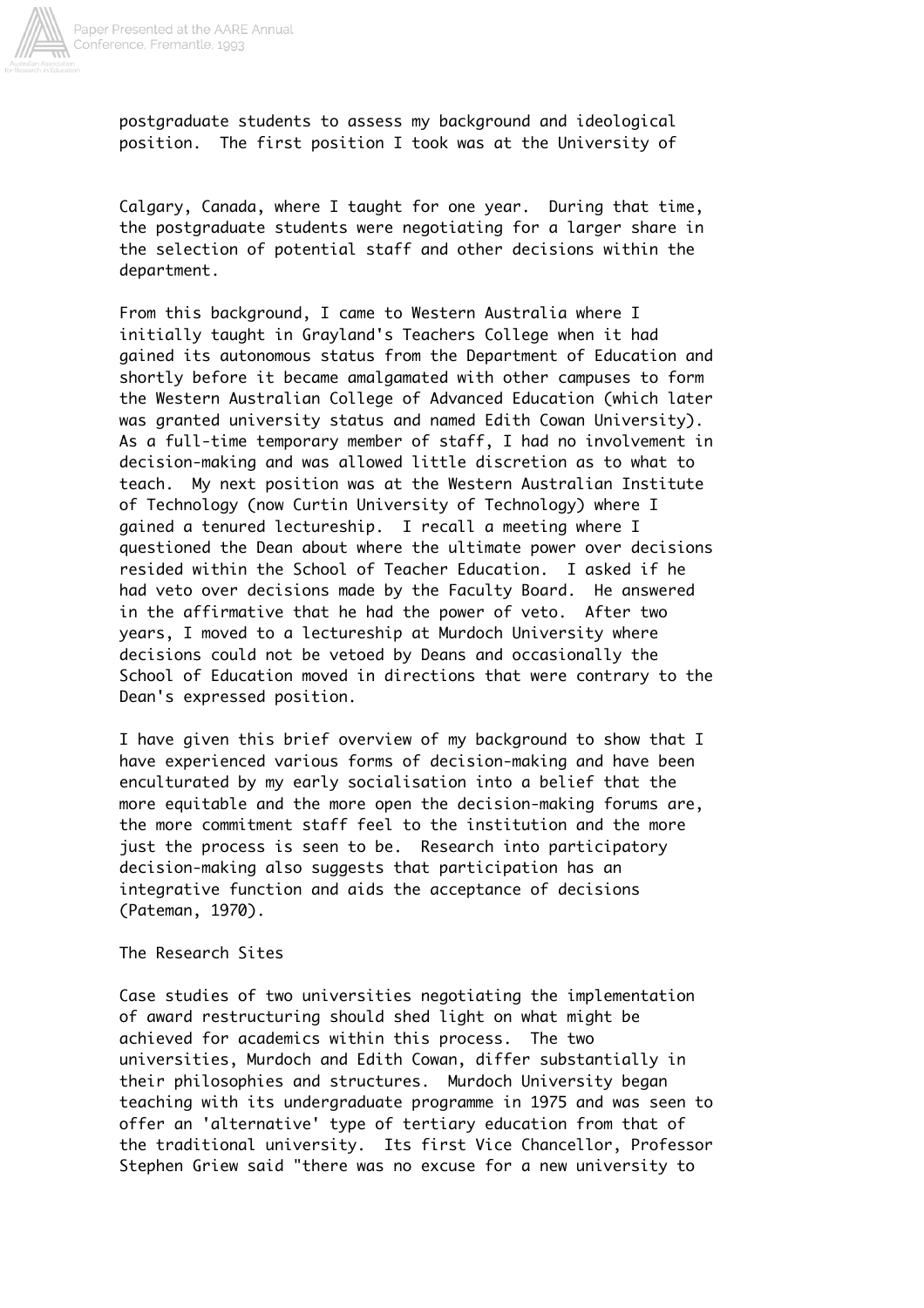

make the same mistakes as the older universities which had been handicapped by tradition" (Bolton,1985, p 23). He predicted that all members of the university, including students, would have a say in its administration and he would encourage participatory decision-making rather than control by senior administrators. The structure was also to differ, administration of academic programmes would be based on schools of study rather than on faculties and departments. The university was to encourage interdisciplinary studies and set up 'trunk' courses for first year students which would integrate knowledge across schools and disciplines. The university also encouraged team teaching and other forms of innovative teaching (Bolton, 1985, 14).

Murdoch University has not always lived up to the idealism of its planners and foundation professors. Many of those professors have since left the university and the idea of 'trunk' courses has been diminished as programmes of study demanded more compulsory courses and left room for fewer electives. Students often felt, even in the early years, that the notion of participatory democracy was never really realised. Yet students

have had their representatives on most committees, such as School Boards, Academic Council and Senate.

In commenting on the challenge for a university executive, the current Vice Chancellor of Murdoch University, offered the following observation:

The biggest challenge for a university executive is how to retain the essence of collegiality. That requires an atmosphere of trust but also a willingness to have an efficient division of labour where academics are prepared to entrust their interests to a small number of representatives in a particular forum. This is one of Murdoch's strengths. Murdoch has had small decisionmaking bodies from the outset and its main decision-making body has never been allowed to become a parliamentary assembly in the way that most of the older universities operate their professorial boards. It seems that most members of the academic community have accepted that Academic Council should not be a professorial chamber. From the outset, they did not want to leave all the decisions to professors and give them an undue importance. And it has made sense to keep the council small. You sit around that table and it's difficult to create a we/they dichotomy--partly it is physical size and partly that there are so many non-professors there.

Edith Cowan University, on the other hand, unlike Murdoch University which was established as a university, has recently been converted from a college of education to a university and is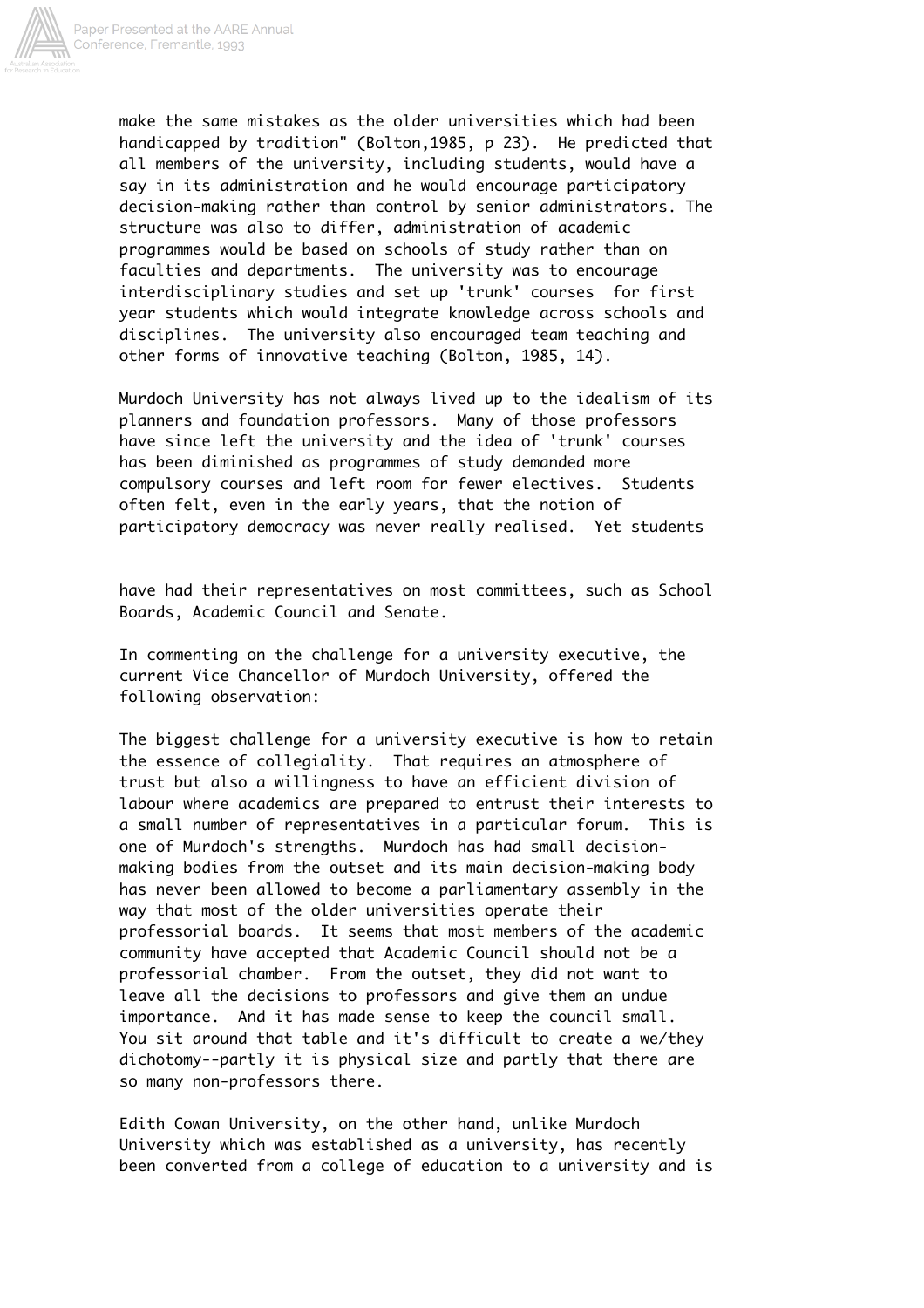

an amalgamation of four, previously autonomous teachers' colleges. Moses (1989) noted that Australian colleges tend to be more hierarchical and universities tend to be more collegial. An analyses of the differences between two-year colleges and universities in the United States made similar conclusions:

The higher its academic standing, the more an institution resembles a professional guild; further down the hierarchy, colleges take on the characteristics of regular bureaucratic structures, with the 'higher-ups' in charge. (Ladd and Lipset, 1975, 291)

In a survey of academics, Ladd and Lipset also noted that "eliteschool professors are generally more critical of existing practices in university governance and more inclined to perceive and object to hierarchical or insufficiently democratic modes of decision-making than their colleagues at lesser places" (Ladd and Lipset, 1975, 264).

The Department of Employment, Education and Training (DEET) in its National Report on Australia's Higher Education Sector (1993) described the management approach of the former colleges of advanced education as follows:

The structure was highly centralised, with decision-making power concentrated in the central administration and specifically with the Director or Principal. These institutions have become progressively more corporate during the 1980s. This is now manifest through strong managerial structures and accountability through a clearly defined hierarchy. (DEET, 1993, 131)

The responses that staff gave in interviews about Edith Cowan confirm the control that the former Director had within the institution. In discussing promotion, one said, "there is often intervention by the Director." Another said, "the Director says who he doesn't like". The promotion system was also described as a "straight out case of jobs for the boys--or should I say jobs for certain boys". Another made a similar comment: "the system

seems easier for men, a buddy-buddy system. This is a male environment, the work environment is geared to men."

The current President of Edith Cowan University's Academic Staff Association recognised that there indeed had been a change in the recently appointed Vice Chancellor's position regarding the Academic Staff Association and that "he is philosophically capable of living in a pluralist society." Indeed, the new Vice Chancellor appears to want a totally different relationship between management and staff from his predecessor. When I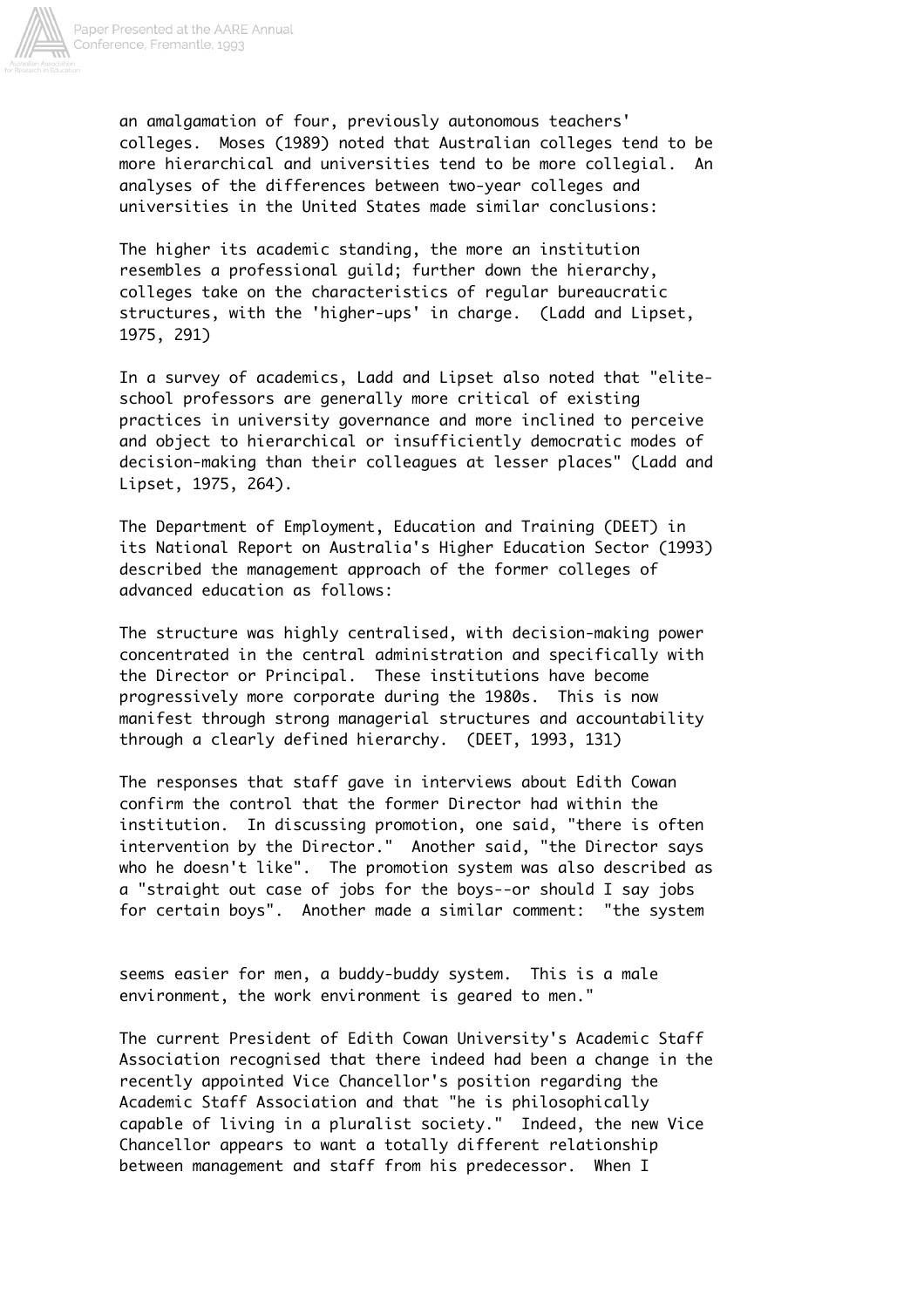

questioned Edith Cowan University's new Vice Chancellor about the relations between administration and unions and staff, he very clearly favoured a collegial approach.

I don't really see much difference between the interests of the management in a university and the longer term interests of the staff. I very much believe that a university is best run as a collegial enterprise. Naturally it needs leaders and naturally it needs decision makers. And naturally it doesn't mean that every member of staff will want to be involved in making all the decisions, the endless debates and committee work when they really should be concentrating on productive teaching and researching. .... But it does mean that I think the hierarchical management structure doesn't work well in a university. Nearly everything depends upon the energy and the attitude of the staff on the job.

The new Vice Chancellor recognised that the path would not be all smooth and one of the greatest difficulties would be to ensure that "Deans of faculties find a way of handling their new responsibilities and developing their own advisory participatory mechanisms." He realised that this process would be faster for some people and slower for others. "They will be moving from a highly centralised and highly dictatorial system...to a more participative and devolved structure suited to a cohesive and rapidly developing university."

One aim of comparing and contrasting these two types of institutions is to investigate how they implemented award restructuring. Which institutional structure is more amenable to award restructuring? Or is the structure only one factor? Are there other factors such as the personalities involved in negotiating, the strength of the unions, the former relationship between staff and management more important in predicting the outcomes of the award restructuring process?

The award restructuring process as studied in this research project began with the negotiations at the Federal level that lasted from August 1989 to July 1991. The negotiations then began at the institutional level on those items that had not been decided at the Federal level. To gauge the changes that were taking place, I interviewed and surveyed academics and administrators from September 1991 to September 1993 at Murdoch and Edith Cowan universities.

Case Studies

Baldridge (1971) in describing the methodology he used to study New York University, gives three reasons why case studies are beneficial.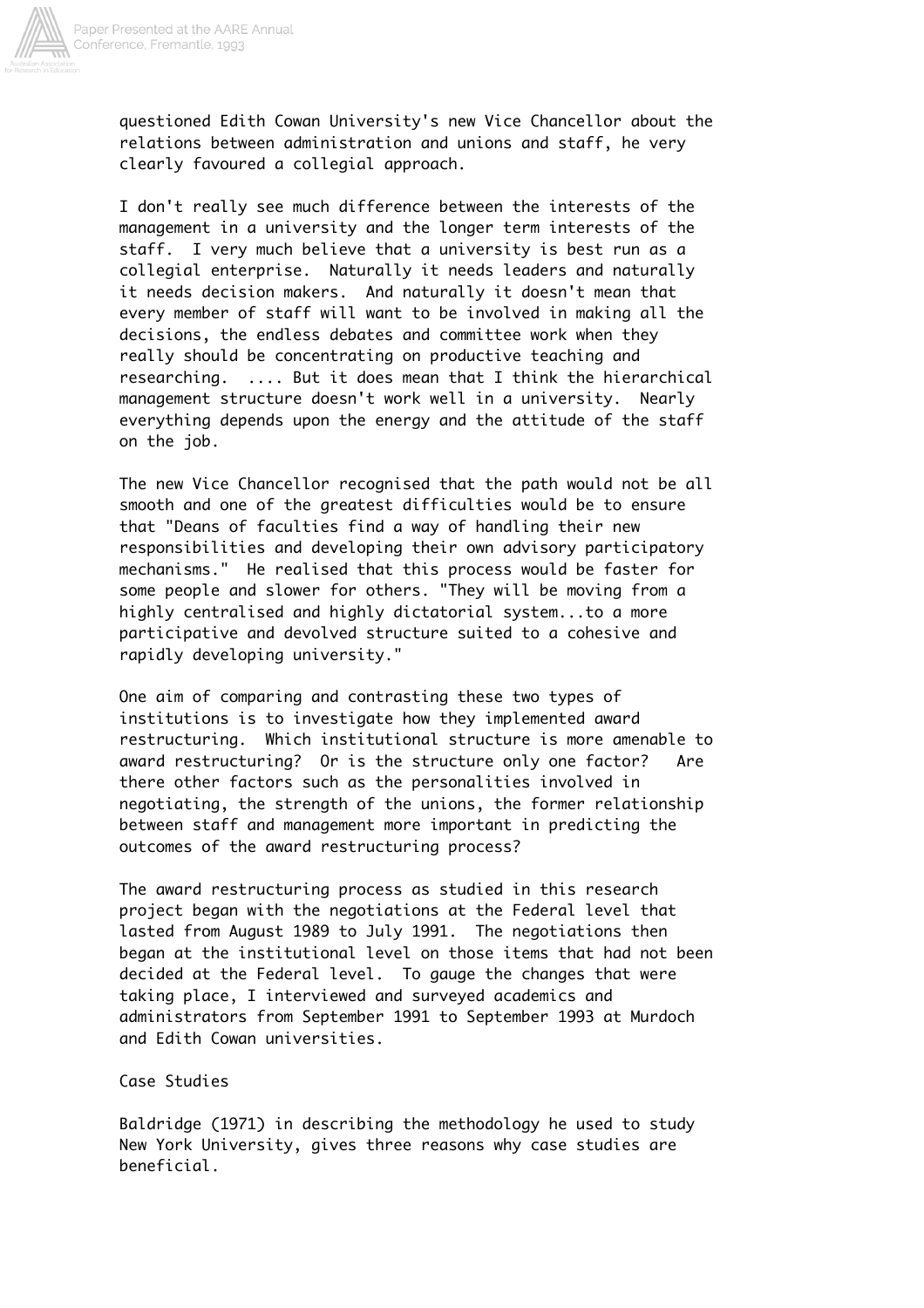

First, the case study is the classical method of researchers interested in depth of study, for the case study allows many different techniques to be applied in the same situation. Interviews, questionnaires, document studies and observation techniques are all used and the results integrated and compared.

(1971, 32)

This study used all the techniques identified above, employing both telephone and face to face interviews and participant observation as well as outsider observation.

The second major advantage is that case studies are carried out in the field with the sounds, sights, and smells of the real situation hitting the researcher in the face. The importance of the "feel" of the situation cannot be overestimated, and anyone who has done field work knows that it is a vital part of the intellectual experience. (Baldridge, 1971, 32)

As a negotiator at one campus where we had monthly meetings with management and weekly contacts with the Industrial Officer and members of the executive committee, I certainly heard, saw and smelled the real situation and had a feel of the overall process. I was living it daily, especially at the time of the industrial action that lasted from October to December 1990. I also met with female academics during 1992-93 at the Women's Caucus where we discussed ways of having more influence on the four universities we represented. We exchanged documents and thought particularly about ways in which the promotion procedures could be altered to give women more of an opportunity to gain promotion.

A third major advantage of case studies is their usefulness in exploring the processes of the organization. .... The sophisticated social observer knows that official structure and official documents hide a wild, informal and dynamic set of processes that can be understood only by participation, observation, and depth interviews. The case study, executed in the field in the midst of this on-going process, has distinct advantages to anyone who is concerned with dynamics and change. (Baldridge, 1971, 32-33)

As an active participant in one of the universities, I was able to discern differences between the official documents and the actual processes as they occurred in the work site. I was also able to keep in contact with academics from Edith Cowan to try to understand their local culture and how it was changing during the three years of research. In 1992, I had an opportunity to get a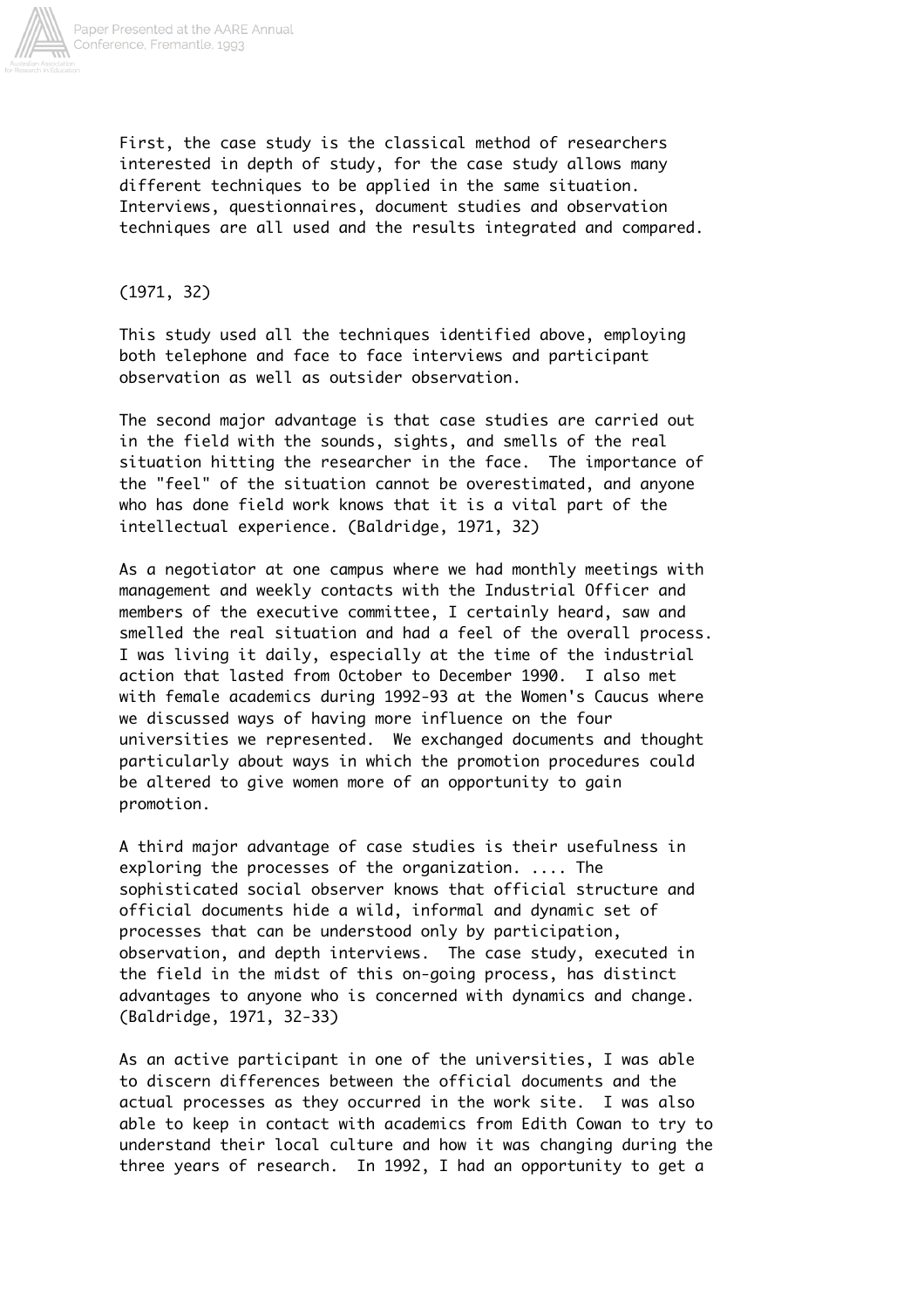

glimpse of the adversarial stance between the administration and the union at Edith Cowan by attending several days of a Board of Reference which was held to settle a classification dispute. This involved 23 cases of reclassification due to different interpretations by the management and the union of the Award's statement on Position Classification Standards. I interviewed some of the key individuals involved in that dispute and two of the academics. (A telephone survey is also planned for the other academics in the near future.)

Yin (1989) suggests that the problem of construct validity can be addressed by the use of multiple sources of evidence. "The most important advantage of using multiple sources of evidence is the development of converging lines of inquiry, a process of triangulation" (1989, 97). I also followed a corroboratory mode of checking with interviewees to make certain that I had accurately recorded their interviews. The method of interviewing informants coming from different perspectives about an issue, such as the Board of Reference, allowed me to clarify the story told by individuals.

Reporting the case study at a conference like this may go some way toward creating catalytic validity as discussed by Lather (1991). To verify whether the research has been effective, or

valid, Lather suggests that this can be gauged by the amount of change which derives from it. So my hope is that the reporting of the research may help orientate participants in the research to reflect on the process of award restructuring and move closer toward knowing reality in order to transform it. And by working more directly with women academics, it may contribute to more equitable circumstances for them within the academic domain.

Interviewing

## Procedures

For this comparative study of Murdoch and Edith Cowan, I carried out interviews in each setting, with the vice chancellors, university personnel officers and industrial officers to gain the perspective of the administration on award restructuring in 1993. To gain the perspective of the union and academic staff members, in 1991 and 1993 I carried out interviews with the industrial officers and the presidents of the academic staff associations and with individual staff members (12 at Edith Cowan and 9 at Murdoch) in 1991. I also interviewed the equity officers in 1991 who could be seen as located somewhere between the administration and staff in their perspectives on award restructuring. In an attempt to continue monitoring award restructuring from the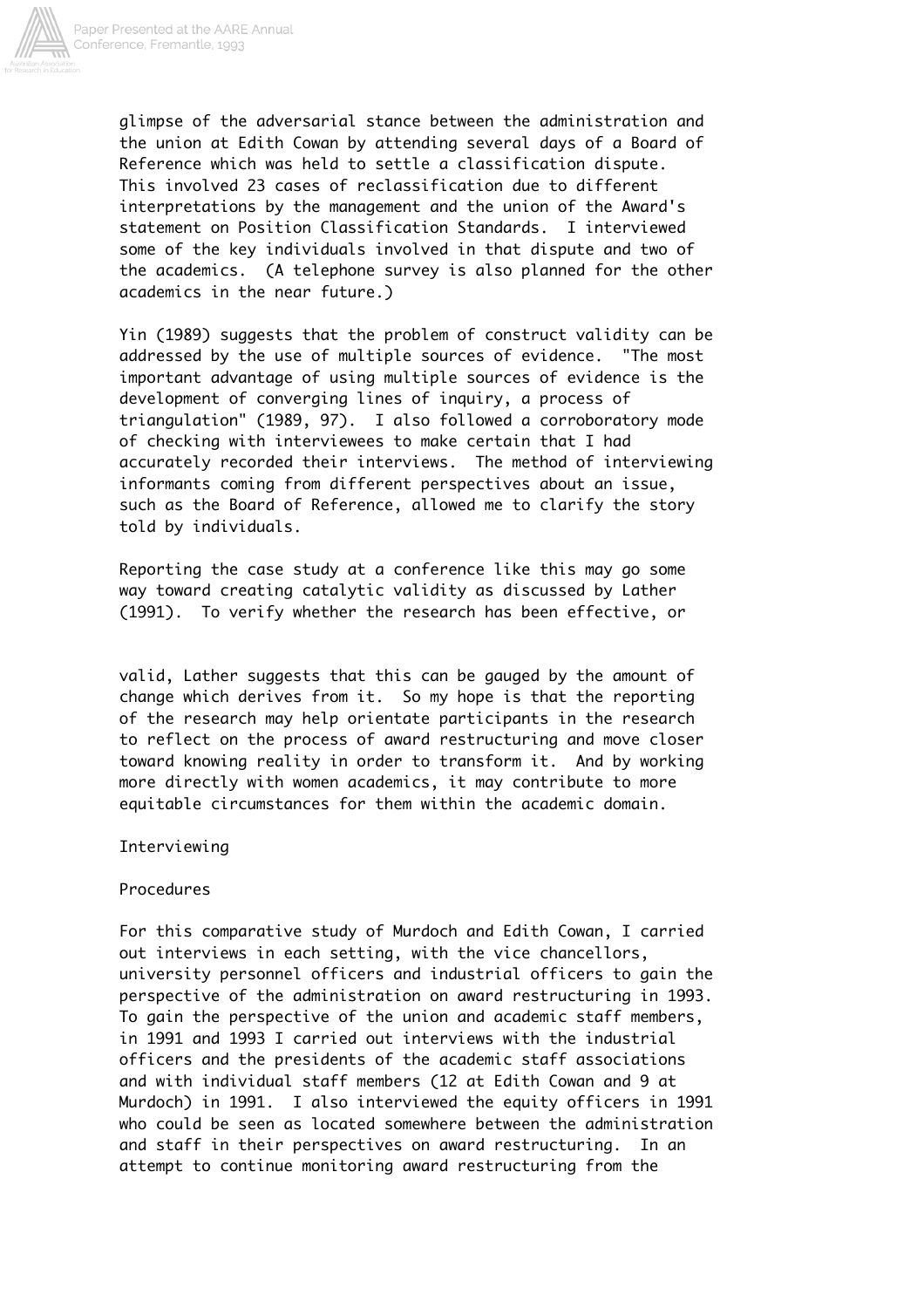

national perspective, in 1993 I interviewed the Australian Higher Education Industrial Association's (AHEIA) Chief Industrial Officer, the Federated Australian University Staff Association's (FAUSA) General Secretary, the Award Restructuring Implementation Officer, an Industrial Officer and the Union of Australian College Academics' (UACA) General Secretary and an Industrial Officer. I had interviewed all of the same individuals located in Melbourne in 1991 and in addition, the Executive Director of AHEIA, its President and several other UACA and FAUSA industrial officers involved in the negotiating process at the federal level.

The interviews were semi-structured with open-ended questions and the interviews generally lasted about an hour. I often changed the order of the questions because those interviewed tended to answer some questions in their previous answers. I also inserted questions which I thought were needed to clarify their answers. I simultaneously taped the interviews and jotted down comments. This system worked well, especially in situations where the tape ran out or I was interviewing in a restaurant and the noise level made it impossible to hear the recording. There were some instances where I just took notes and recorded the interview as quickly as I could immediately after the interview or at least in the night and day following the interview.

I transcribed the interviews and sent them back to the individuals within a couple of weeks of the interviews. I asked the interviewees to correct any inaccuracies or delete anything that they would prefer was not recorded. These then became 'negotiated' interviews.

Dilemmas/Reflections upon the Process

Interviewing 'Up'

I became aware that when I interviewed members of the administration, the process was a much more formal one. I dressed up more. I was more polite and self-conscious about my behaviour. I tended to be more nervous about the whole process. I remember particularly the interview with the President of AHEIA. At first, he declined to be interviewed. I called him several times, being particularly persistent and finally

suggested that I would get another member of the 'Principals' to be interviewed. I also used the fact that the research had been funded by the Australian Research Council and was considered to be 'important' research by the funding body. He finally granted permission for an interview but it had to be early in the morning. We agreed to meet at 8 am in his office. The office is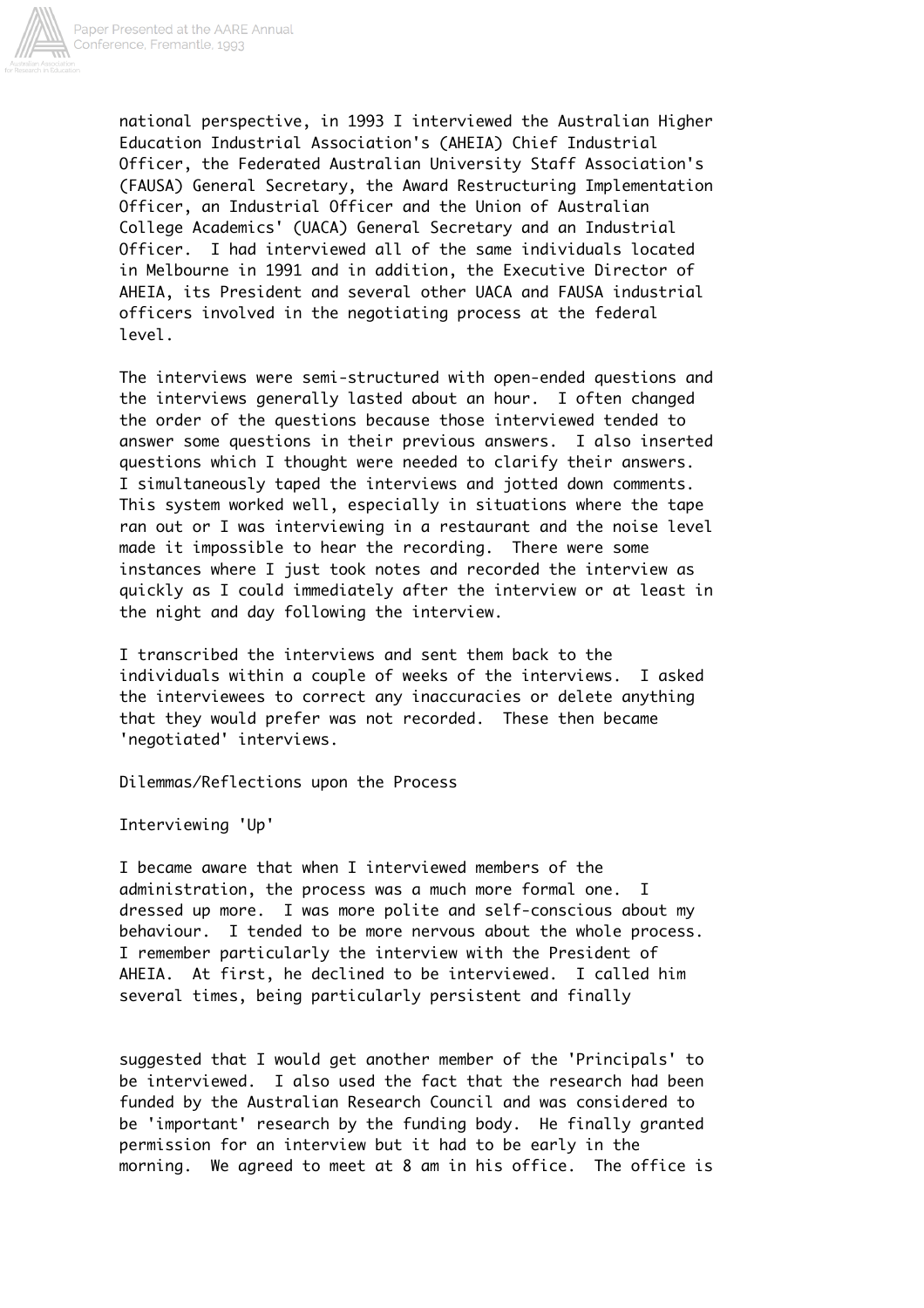

very imposing and I was the only other person on the top floor of this building, surrounded by leather and highly, polished wooden furniture. I arrived early and discovered that the President of AHEIA was working in his office but I did not dare to knock a second before 8 am.

When the interview began, AHEIA's President immediately took over the interview process and suggested that the questions were setting a wrong impression of the process of award restructuring and he promptly reworded about half of the questions. We then began the interview. When I sent him his interview transcript, he suggested that I had misinterpreted a number of his responses and he rewrote parts of the interview.

I noticed this latter response was repeated by the other Vice Chancellors I interviewed in Perth. They did not suggest that I misinterpreted their responses because in their case, I had taperecorded the interviews. However, they chose to rewrite sentences quite extensively in an attempt to refine them, polish the English and make certain that the correct nuances were present in the 'negotiated' transcript. This was a very different response from almost every other category of respondent in that very few made alterations to the transcript as it stood. In fact, one transcript, the interview with the President of FAUSA, was later printed almost verbatim in the FAUSA News to give union members an overview of the award restructuring process.

My interpretation of why the Vice Chancellors reacted in this manner is hesitant because I can only speculate on why the Vice Chancellors were so insistent on getting every 'i' dotted and 't' crossed. I speculate that Vice Chancellors have to be very concerned with public image and with how they relate to staff. They would not want to appear in any way careless or off-hand in their responses. As part of their job, they must be concerned with public relations and the university's image in the community. I also speculate that they have reached their positions because they are careful thinkers and writers and are adept at using the English language in a very refined way and would not want to appear otherwise.

In comments on a previous draft of this paper, one of the Vice Chancellors gave his reasons for ensuring that my transcript correctly reflected his views.

I think the answer is that Vice Chancellors learn from hard experience how quickly misleading assumptions or rumours can start as a consequence of their words, which in other circumstances, lead to no problems. A price of the office of Vice Chancellor is that casual remarks, or poorly expressed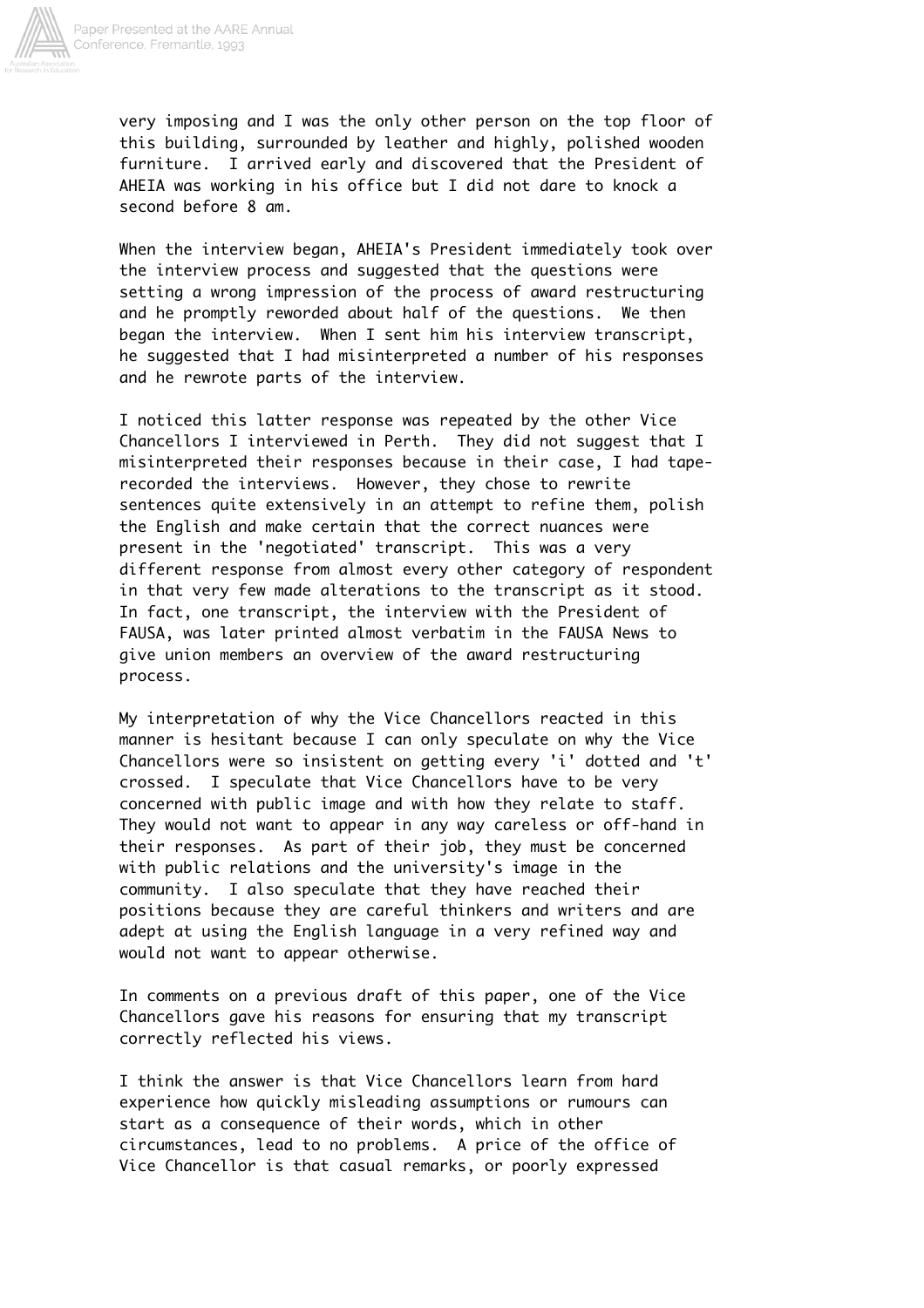

words, so often tend to acquire an "ex cathedra" quality which was not intended. Consequently, while in office, I find written statements do have to be studied carefully from different angles to test whether wrong conclusions or misunderstandings are likely.

Shulamit Reinharz (1992) discusses the phenomenon of 'studying up' in her chapter on "Feminist Interviewing". "When feminists engage in research on men, upper-class people, and in institutions with considerable power, they are likely to demand

less and self-disclose less because self-disclosure diminishes one's power" (1992, 42).

I think I was caught in that position of demanding less from these men. I felt as though I was taking too much of their time. (Nevertheless, the vice chancellors gave more than an hour of their time and did not appear rushed in the process of being interviewed and wanted to give very complete answers to my questions.) I felt that I had to be more formal. I also tried to be the distant, objective researcher even though these vice chancellors knew that I was an active unionist and might suspect that I would, in all likelihood, present their case from a biased union position.

My own Vice Chancellor often found himself, I thought, in the rather awkward situation of trying to describe what had occurred during the time when I was President of the Academic Staff Association and we had negotiated a number of policies together. This was demonstrated quite explicitly at one point in the interview when I asked "Would you use the term 'collegiality' or 'industrial democracy' to describe the decision-making processes at Murdoch?" He responded by saying:

"I think it is difficult to answer this question because the boundaries of what is considered to be 'industrial' matters change, as you would know (you probably did more than anyone to extend the bounds of industrial relations by putting a lot of other issues on the agenda which traditionally had not been seen as industrial but of course you had every right to put them on because they affect staff's working conditions)."

At this moment, there was a little nervous laughter and we both realised that the interview question was putting us in awkward positions. Had I been a stranger, I could have possibly probed deeper into this issue. But I felt it was not fair to pursue this because it would be putting the Vice Chancellor on the spot to reveal what he really thought about my actions when I was President. However, sometimes in interviewing situations more is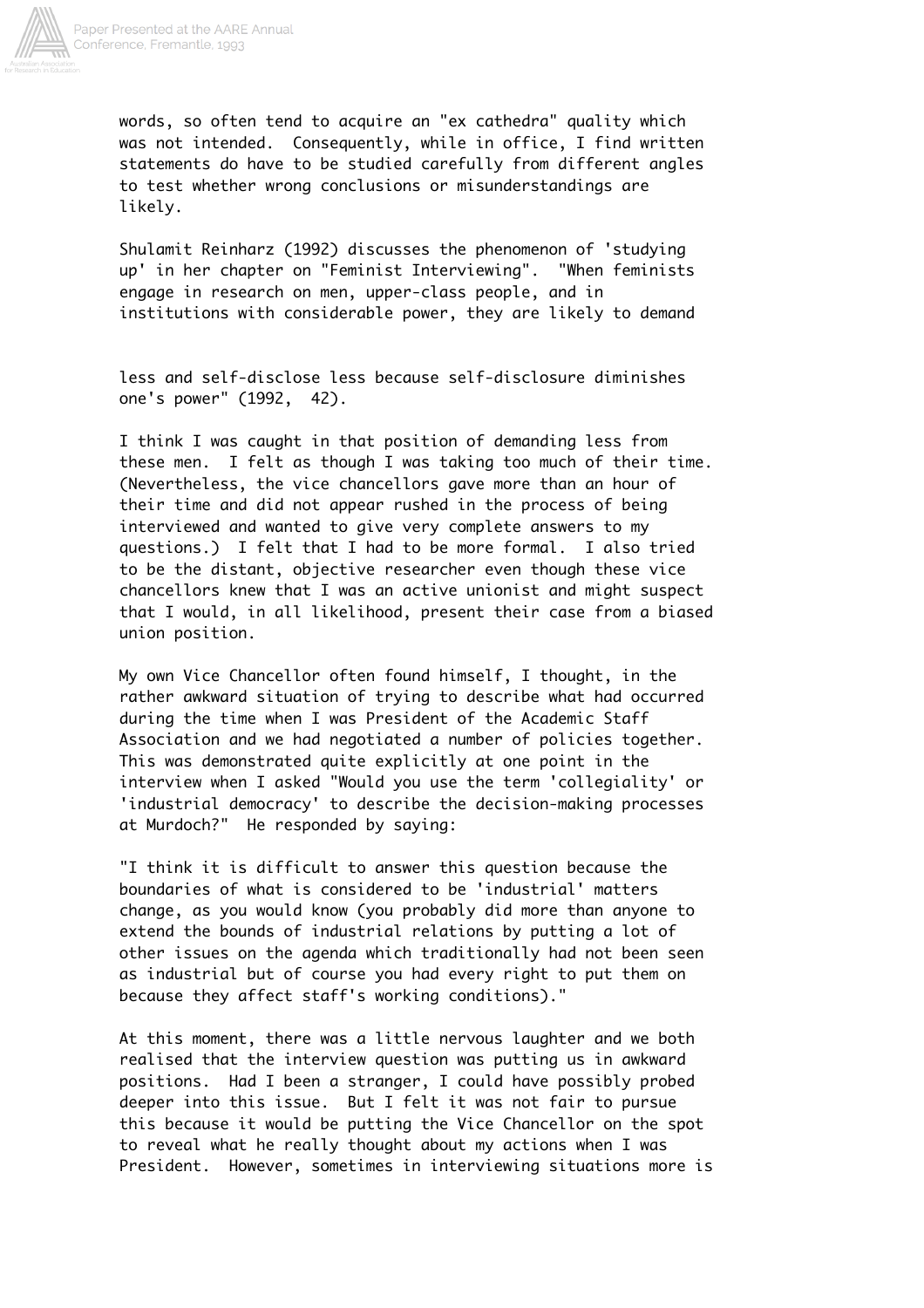

revealed in nervous laughter and various forms of body language than what well calculated words can ever say.

Had I been a male and suggested a follow-up interview at a pub over a few drinks, I possibly may have been allowed to probe further into areas which were more sensitive. Was this a case where familiarity and being a female made it difficult to explore the depths of an interviewee's perceptions?

I was known to the two Vice Chancellors in Perth but a stranger to the one in Melbourne. The President of AHEIA, also a Vice Chancellor, may not have known my union activist background when he was interviewed but he clearly identified the unionist perspective in a paper I sent him to comment on and alter if he so wished. He made this comment: "Whether you recognise it or not, the article is clearly written from a strong unionist perspective. I do not object to that but simply note it." He went on in his two page letter of reply to point out areas of interpretation that he felt needed correcting. I accepted some of the points of clarification but I could not accept all of his personal perspectives and interpretations.

The Chief Industrial Officer of AHEIA was also more prone to make alterations to his transcript. He was an English major in university so he was more likely to want to refine his responses. In contrast to the Vice Chancellors, I developed a more informal rapport with him perhaps because he was a younger male and had more recently been an academic. He was very open to being

interviewed. I interviewed him three times over the course of the study and during that period of three years, he disclosed his thoughts about the negotiating process and became more reflective about the process of award restructuring.

I felt much more comfortable with the union interviewees. Most were women who had known me for several years as an active member of FAUSA. I had served on several national committees and had worked with some of the industrial and research officers on these committees. I interviewed them at restaurants, in the staff room, in pubs and in their offices. The interviews tended to last longer and often involved an exchange of information or opinion about the process of award restructuring.

The staff who were interviewed at Murdoch and Edith Cowan were interviewed jointly by my research assistant, Julie Tracy, and me. Occasionally we interviewed staff together. Julie did the majority of the interviews and she also interviewed me which made me, then, part of the research process as an interviewee. The interviews tended to be in the staff room over coffee or in the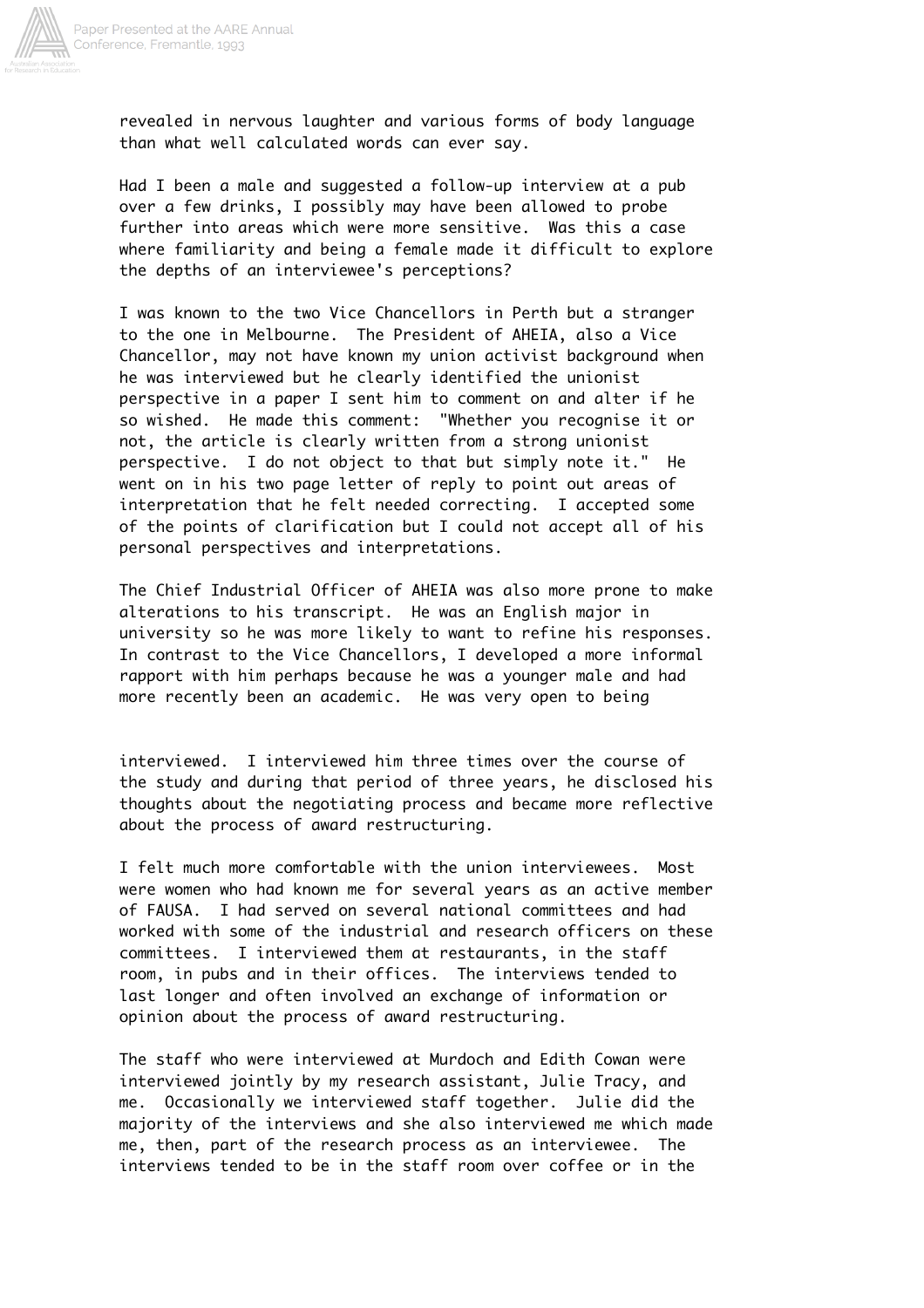

staff member's offices.

Comments on Self-Disclosure and Empathy

Our feminist analysis of women's oppression, which constituted much of the theory informing our work, also increased our sensitivity and awareness in the interview process, and contributed to the emergence of an empathetic atmosphere in the interaction process. (Acker, Barry and Esseveld, 1991, 146)

The goal of finding out about other people through interviewing is best achieved when the relationship of interviewer and interviewee is non-hierarchical and when the interviewer is prepared to invest his or her own personal identity in the relationship. (Oakley, 1981, 41)

In this project the researchers modelled interviews on what they call "a true dialogue" rather than "an interrogation." Selfdisclosure initiates "true dialogue by allowing participants to become "co-researchers." (Reinharz, 1992, 33, quoting from research by Bristow and Esper, 1988).

In the interviews with members of the union and staff at the two universities, I often disclosed something about what was happening in my situation or at my university in terms of how we were tackling a particular aspect of award restructuring. This exchange with Edith Cowan's former President of the Academic Staff Association illustrates the kind of reciprocity we established.

President, Edith Cowan:

We've actually decided to do the reciprocal thing and invited the Vice Chancellor out to lunch with the Executive of the union. Just for lunch, a chat, no hidden agendas, just to be nice.

Interviewer, Jan Currie:

Actually we did that too, that was about two years ago, we invited the Vice Chancellor and the University's Industrial Officer to lunch. It was right at the beginning of award restructuring. We had a new committee of management and we thought it would be good to have an informal chat over lunch, get to know each other and throw on the table some of the issues to be tackled over the next year.

I also shared with the executive of the union at Edith Cowan nonconfidential documents that Murdoch had negotiated or was in the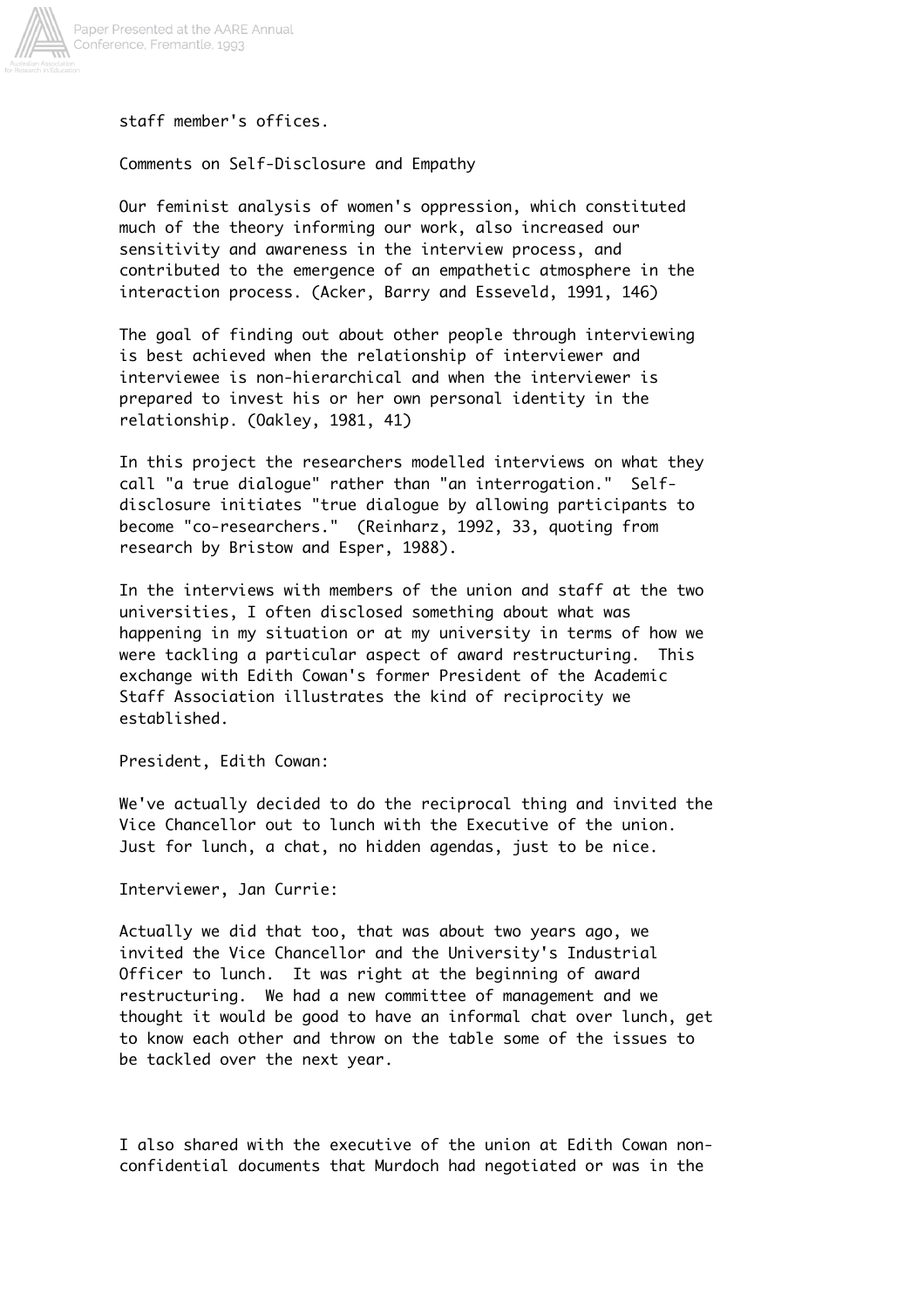

process of negotiating on staff development/staff appraisal and promotion which I thought were good models. In this way, it was my hope to be able to assist the staff at Edith Cowan.

I often felt frustrated concerning the conditions I learned of at Edith Cowan University. I had difficulty understanding how Edith Cowan staff could accept their working conditions which lacked any concept of collegiality. They lacked a career path for academics because there was no internal promotion. They lacked study leave opportunities, except for Professional Experience Programmes which were awarded on a competitive basis and, I understand, very sparingly. I just could not believe that staff could be so complacent about the lack of entitlements that we at Murdoch had taken for granted. I had difficulty empathising with them because I felt they should be more actively engaged in dialogue with management. Finally when they dug their heels in at the end of the year, had a day of industrial action, took a vote of no confidence in the previous Vice Chancellor, and demanded better working conditions, my perceptions began to change and I could sense a new spirit awakening amongst the staff.

When interviewing the President of the Academic Staff Association, it was clear that staff were disgruntled with their situation and could recognise that things had to be improved. They were going to use the award restructuring process to try to begin changing things. The President commented:

We had a profile, attitudes and practices that were very much out of kilter with what was going on in the rest of the country. I certainly think there was an impetus that has come about because of award restructuring to do something about making better working conditions than what we had. I guess another way of saying that is that we were so down at the bottom of the pile, there was no where else to go except up.

When discussing collegiality, she told me about a series of faculty meetings that she attended in her role as the Council representative. She accompanied the Deputy Vice Chancellor to these meetings which were to be 'no holds barred' exchanges of information. The Deputy Vice Chancellor took up his position at the front of the meeting and said to staff "Tell me what's getting up your noses and I'll listen to you." The President of the Academic Staff Association elaborated on her observations:

The lack of collegiality was something that came up again and again. It was expressed in a variety of ways--this institution does not promote trust, people are distrustful of the way they are handled in this institution, this institution devalues people, it's always a top down method of decision-making, never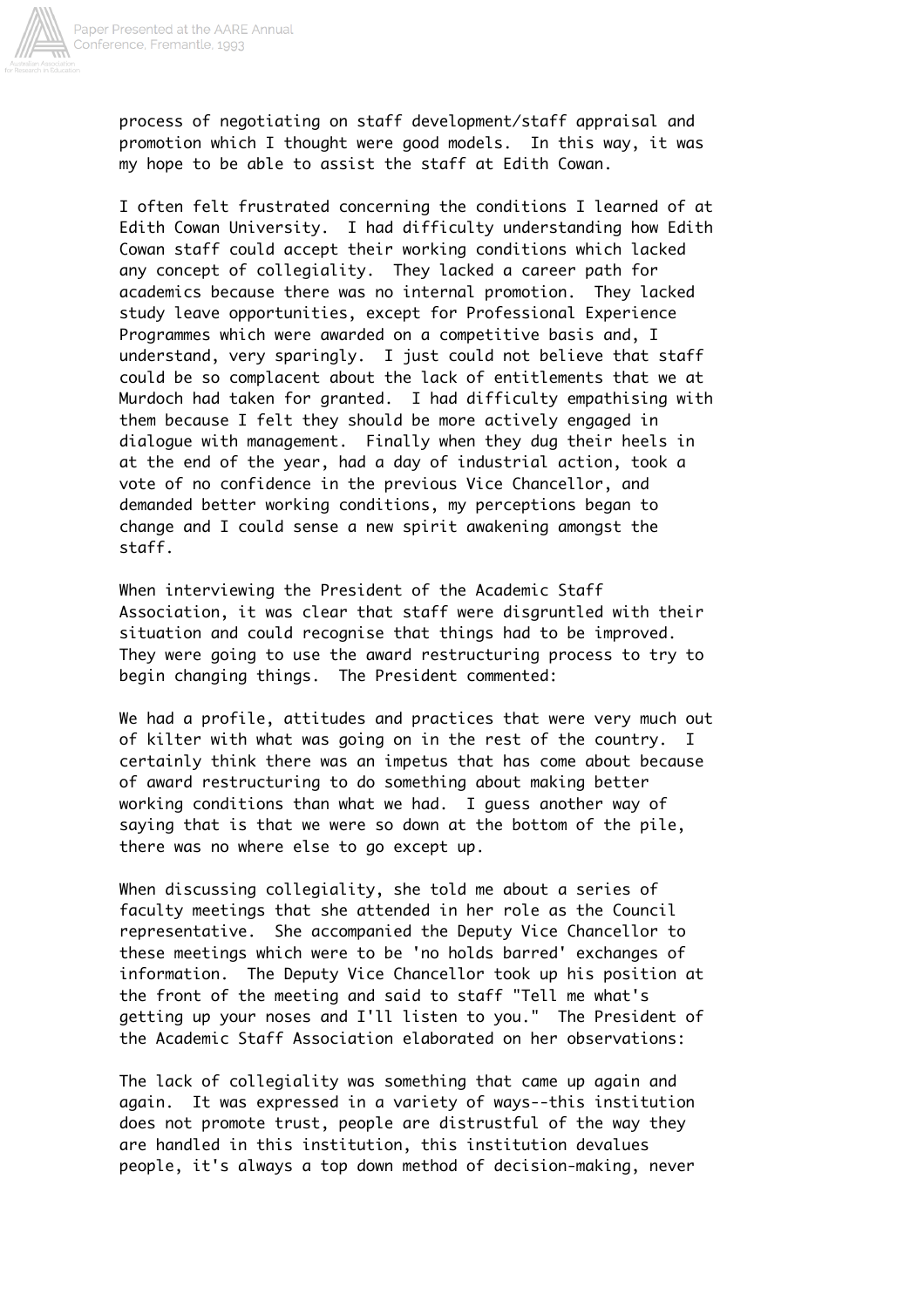

anything back up. The comments certainly showed to me that any notion of collegiality was a big joke.

With the advent of a new Vice Chancellor and agreements made at the end of last year due to mass meetings of staff voting no confidence in the previous Vice Chancellor, an award restructuring committee was established. Two rounds of tenuring have taken place but not under the guidelines set by the Award. This committee negotiated staff appraisal procedures and the university appears to be taking its first steps toward a more collegial culture.

When interviewing administrative officers at Edith Cowan in late 1991 and early 1993, I must confess that I experienced difficulty

in maintaining my composure and I had to restrain my criticism of the lack of action they had taken. I knew that I would have to interview them again in the future so I had to bite my tongue and swallow my dismay. Often I restrained the urge to ask how they could hold such out-dated views. I had difficulty understanding the out-moded hierarchical structure of Edith Cowan. A comment by one staff member in 1991 probably summed up my dismay, which would be shared by my colleagues at Murdoch, when she responded to the question: "How do you view the selection procedures and internal promotion system?"

The system is abysmal. Here there are no rules, no advertising, no job descriptions and no guidelines for interview panels. Part of the problem with Edith Cowan is the institution is not a university yet. People are being promoted to associate professor and professor who would not necessarily qualify at other universities."

This comment was made when university status had just been granted to Edith Cowan but the staff member was doubtful that it merited the name of university in terms of the current ethos. In coming from a university which was set up as an alternative type of university with a keen sense of achieving a collegial atmosphere, it was difficult for me to come to grips with the history of an amalgamated university like Edith Cowan which has grown out of a teachers' college background into a fully-fledged university within a period of ten years.

In comments by Edith Cowan staff on an earlier version of this paper, they pointed out several reasons why the two universities differed in structure, style and staff involvement in decisionmaking. The academic programmes taught in the two institutions differ, with Edith Cowan having a more vocational focus and Murdoch having a more liberal arts notion of undergraduate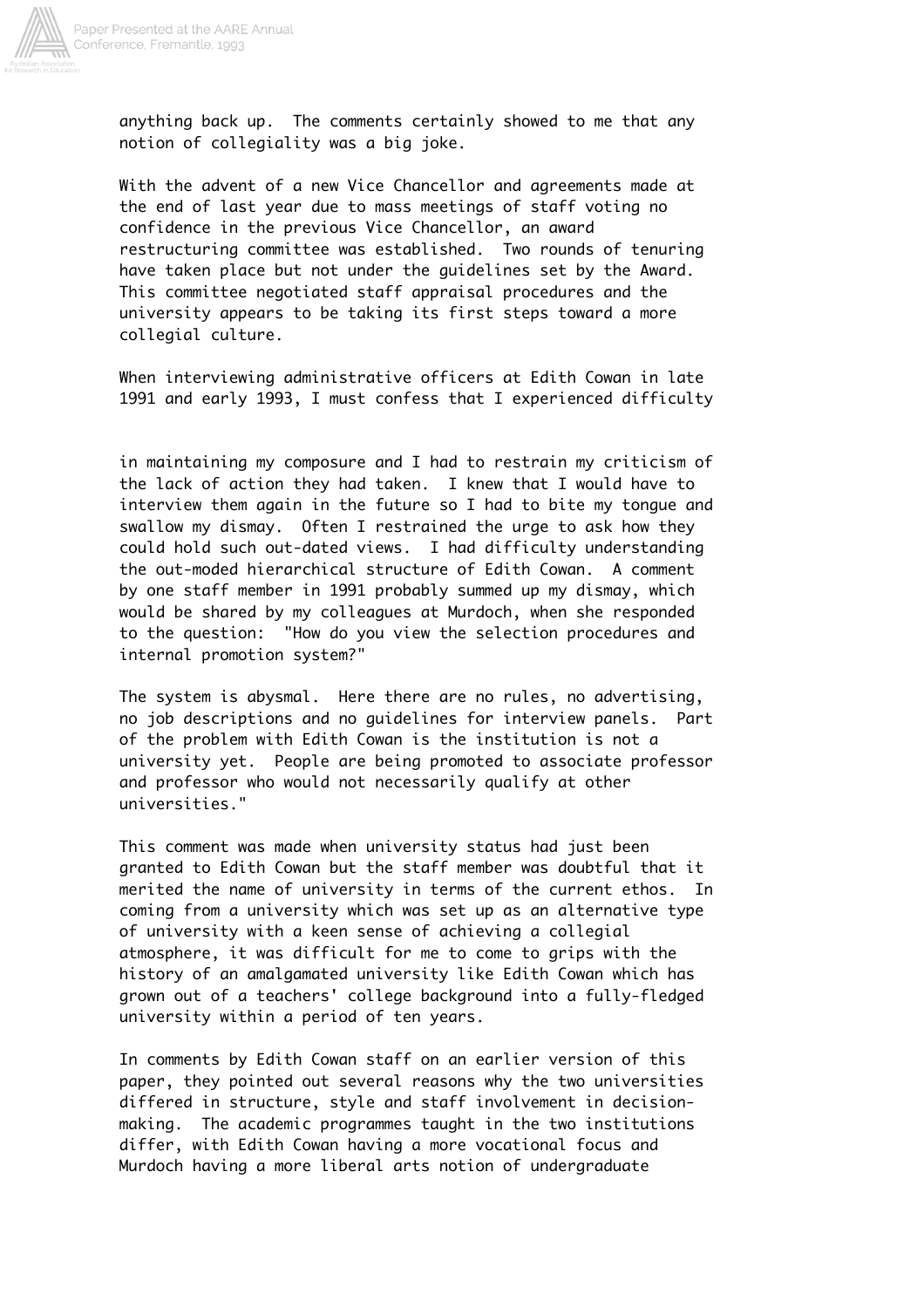

education. The staff at Edith Cowan have had much higher teaching loads, although teaching loads have increased at Murdoch, particularly since the relative funding model was introduced in 1991. The qualifications of staff on the two campuses differ dramatically, with Murdoch having the highest number of staff in Western Australia with PhDs and advanced degrees and Edith Cowan having the lowest. As a consequence many staff at Edith Cowan are involved in upgrading their qualifications and they have little time to engage in university decision-making structures or union activities. Another factor that has limited the staff's resistance to the more authoritarian structures imposed on the amalgamated colleges is the proportion of staff who have been in contract positions. When a staff member is concerned to renew a contract, she or he is less likely to want to 'rock the boat'. Even among tenured staff, it was reported to me that there was a feeling that one would be 'punished' if seen to be resisting the administration's mandates.

It is also very easy to idealise one's own setting and not see its weaknesses. When I reread some of the responses of Murdoch staff who were asked the same question , I could see that having a formal system and guidelines did not make the system ideal and it was also subject to criticism. These two comments from Murdoch staff suggest that there is a great deal of room for improvement.

Promotion procedures could be improved. They are unsatisfactory and the outcomes are quite corrupt. The obvious people aren't getting promoted. The criteria are not clear enough which leaves room for the use of discretion. Other factors tend to come into it such as jealousy or money considerations.

I generally question who is on the appointment and promotions committees! The formal system always seems undemocratic; it is usually determined by the programme chair and dean and no one hears about it. Tutors have been told they have no place on committees as they don't know the system, jobs, or research. Usually there are only one or two women on promotion and school advisory committees; it is restricted because of the requirement that academics be senior lecturers or above. Women are particularly left out of ad hoc committees. For promotion you need to be seen as an easy going person; you can't be seen as someone who has a problem. Informally tutors are always saying this--you'd better get on with senior staff. Ad hoc committees are particularly undemocratic. Basically the more participation you do, the more understanding you get, particularly on how to change the system.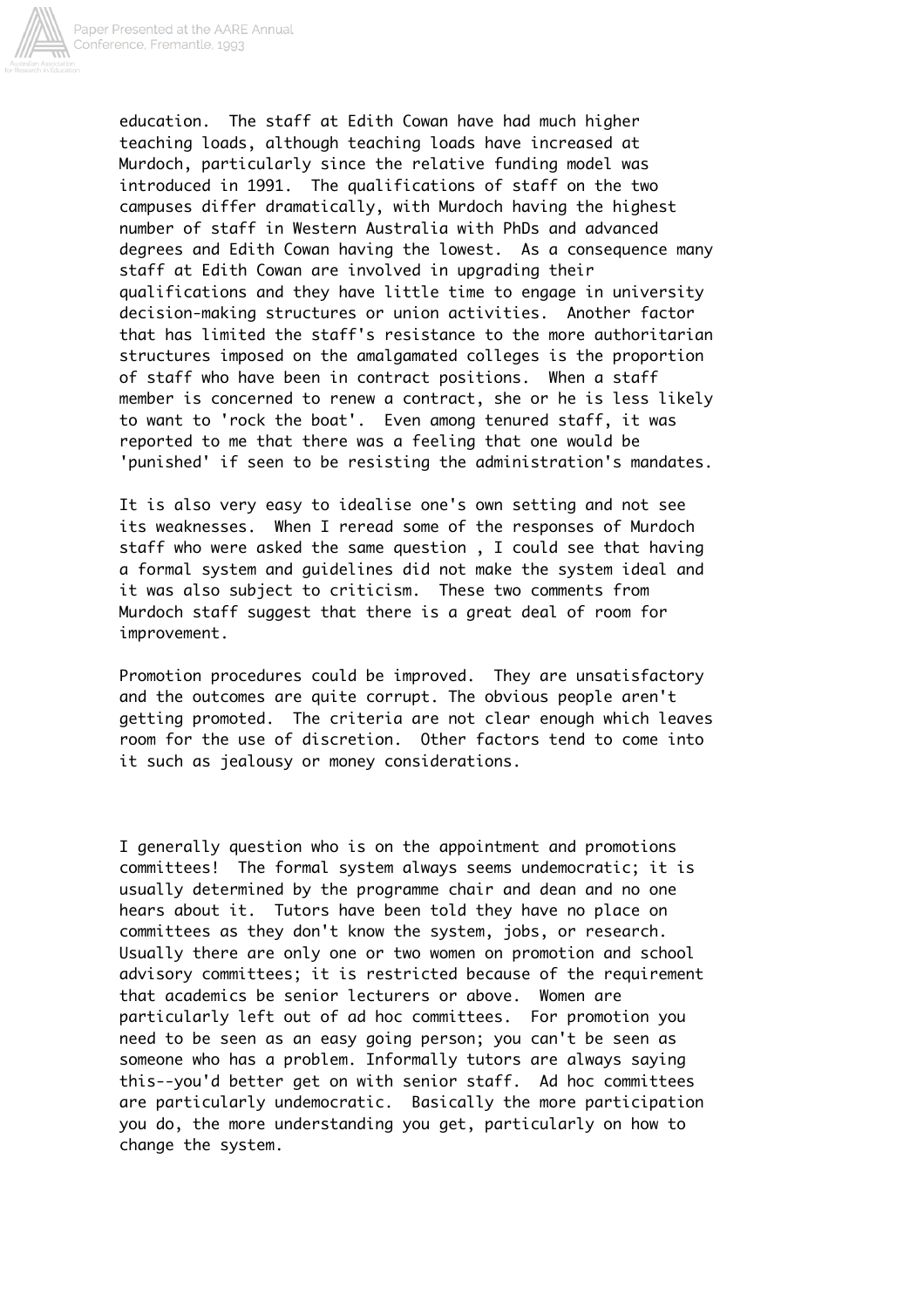

Since these interviews were carried out, the promotion procedures have been altered at Murdoch but there is still scepticism among staff as to whether the culture of promotions has really changed. A few comments, from a survey given to female academics in September 1993, throw doubt on whether the changes that were instituted, due to award restructuring, were necessarily going to have the beneficial effect desired.

Still biased towards counting papers. I am beginning to think that is unlikely to change until certain professors retire."

"There has been an attempt to shift the system to a more equitable balance between research/teaching and administration. But I need proof that the shift is real and that promotions are being made on the basis of teaching and administration in fact and not just in theory."

Of course, Edith Cowan female staff, surveyed at the same time, were compelled to remark that they had yet to gain an internal promotion system:

"What promotion system?!"

"No 'system'!

Both the administration and the union at Edith Cowan University are negotiating new promotion procedures which should be in place by next year. It would be interesting to interview staff after these procedures are in place for a year to determine how the promotion system is then viewed, especially by junior staff and women.

It is clear from the interviews with the two Vice Chancellors that even though they have collegial attitudes toward decisionmaking, their definition of what is collegial may differ from that of the concept held by more junior staff. The image the Vice Chancellors hold of junior academics is often portrayed in a fairly stereotypical manner. A comment by Murdoch's Vice Chancellor captures this attitude.

Participatory democracy, which was the catch-phrase, the buzz word of the late 60s, early 70s, I've never seen as appropriate for a university. Partly because I don't believe that a very junior person has the same experience and wisdom to bring to bear on decisions as a person who has been in the system for many years, partly because this process can slow down decision-making too much.

This statement probably does not take into account that many academics, particularly women, enter the ranks of academe in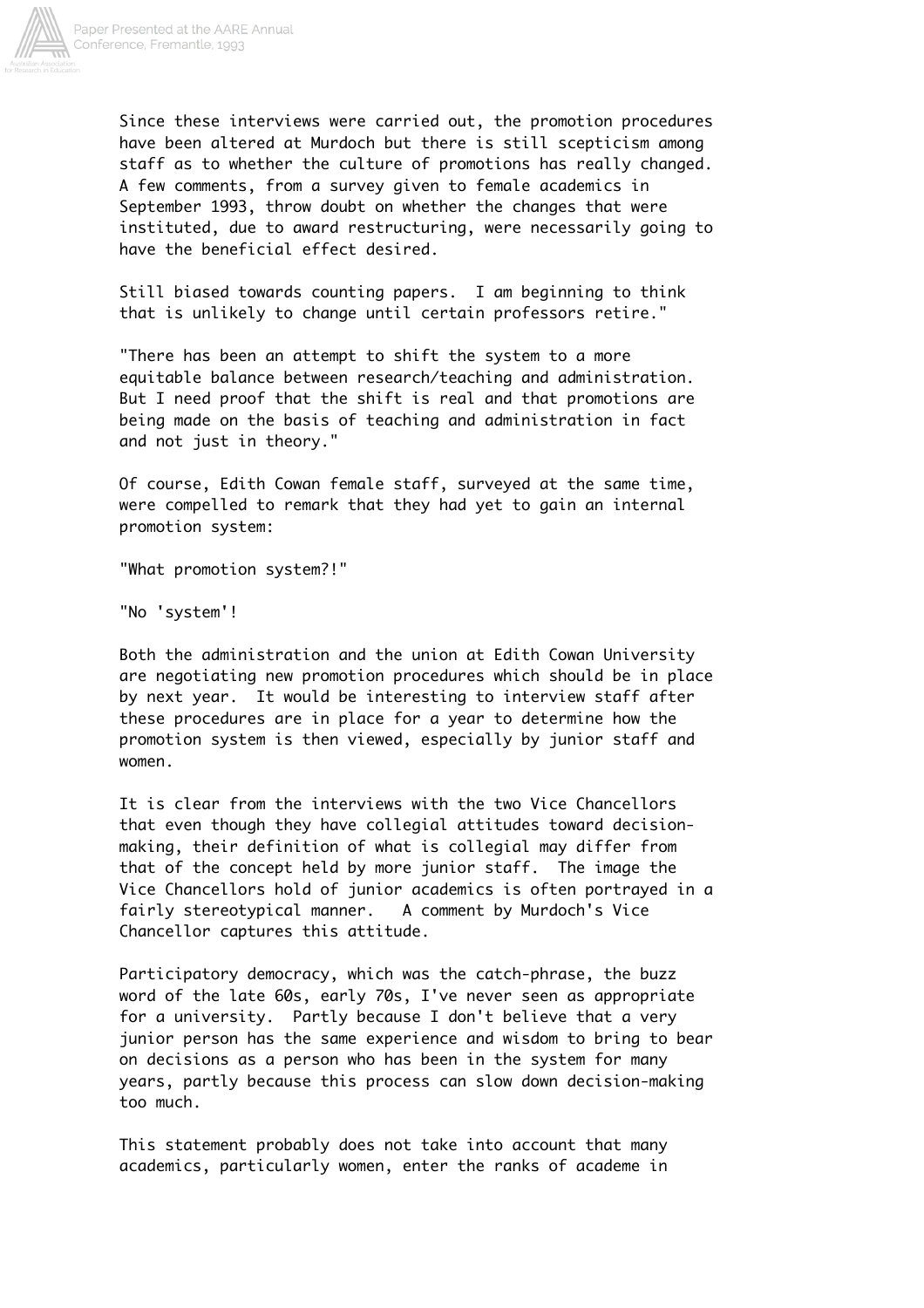

their 30s and 40s, having some years of experience, often in other professions, and may have equal or possibly more maturity and wisdom than some professors.

## Concluding Comments

To change the cultures of universities and the nature of decision-making is a difficult process. I realise that this piece of research has been mostly descriptive and exploratory. It has tried to give only a brief picture of what has happened with the implementation of award restructuring. It has not tried to influence the outcomes in any direct way. Indirectly, of course, I tried to influence the outcomes at Murdoch and perhaps because I was studying what was happening and was more aware of the breadth of objectives, I was able to participate in the negotiations at the local level more effectively and perhaps to a more satisfying degree than the union representatives have accomplished to date at Edith Cowan, which is understandable given all of their unique obstacles.

However, I realise that I have not achieved many of the objectives of an emancipatory research process. And certainly I have not achieved the goals of participatory action research as detailed by Whyte, Greenwood and Lazes (1991).

The practitioners should take part in evaluating, interpreting and reflecting on the data generated through the research process. This would open the research process to a kind of validation through consensus (Karlsen 1991). "It corresponds to an epistemological view of knowledge as partial and local" (Gustavsen and Engelstad, 1987 as quoted by Karlsen, 1991, 155).

Drafts of this paper were sent to many staff who participated in the research to gather their comments on the research process. This was one way I sought their impressions of my preliminary interpretations. In this way, the project is similar to Becker's work as described by Wagner (1993) as "a project of cooperative research, in which research findings, data-collection strategies and analysis were shared with research subjects, some of whom made their own contributions to the analysis" (1993, 21, 21).

Wagner (1993) made an important distinction between pursuing truth and reducing ignorance. He argues that "research itself is a form of learning and research reporting a form of teaching. By helping to define what people don't know and might learn next, ignorance is a central concern in both of these processes" (1993, 21).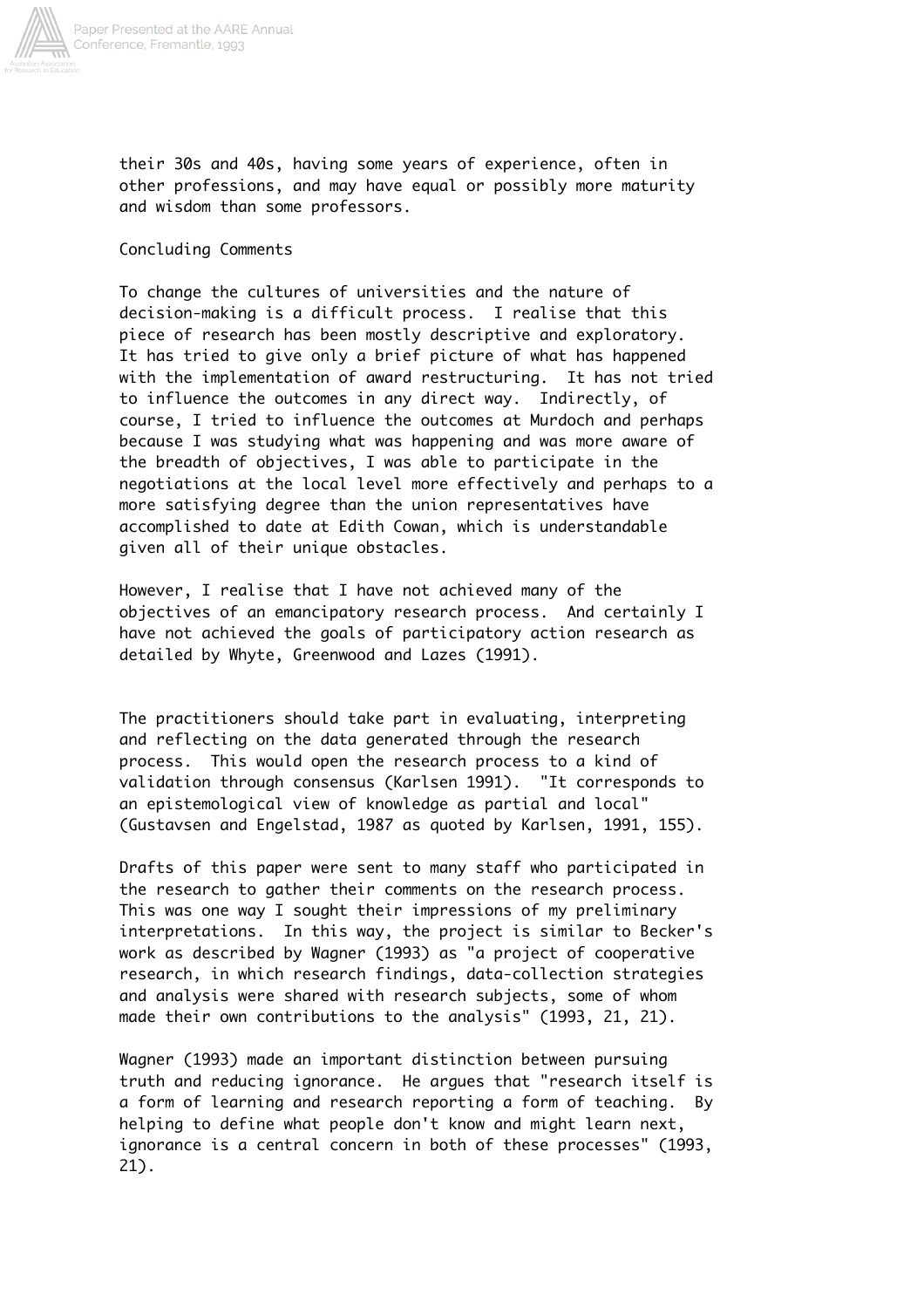

Wagner argues that ignorance is a better criterion than truth for determining the usefulness of knowledge generated through educational research.

Many academics present at this conference will know the institutions described in this paper. Many of the individuals quoted are also well known. I am not attempting to hide each individual's identity since the purpose of this research is to be open to the interviewees and to the wider academic community. The aim of the research is to collaborate with the interviewees and report to them in an iterative manner, moving back and forth from praxis to interpretation to praxis. This may reduce our collective ignorance about our institutions and may improve the quality of our work lives. My task in the next couple years is to engage academics more fully on these two campuses in the pursuit of this goal. To do this, we need to act collectively to

reduce our ignorance. This can be done possible more quickly than might be thought, for as Mark Twain observed:

When I was a boy of 14 my father was so ignorant I could hardly stand to have the old man around. But when I got to be 21, I was astonished at how much he had learned in 7 years. (Quoted in Concise Dictionary of Quotations, 1986, 326)

## References

Acker, Joan, Kate Barry and Johanna Esseveld (1991) "Objectivity and Truth: Problems in Doing Feminist Research" in Mary Margaret Fonow and Judith A Cook (Eds) Beyond Methodology: Feminist Scholarship as Lived Research. Bloomington: Indiana University Press, 133-153.

Australian Conciliation and Arbitration Commission (ACAC) (1988) National Wage Case. (August) DEC 640/88 m Print H4000, 1-15.

Baldridge, J Victor (1971) Power and Conflict in the University. New York: John Wiley & Sons.

Bolton, Geoffrey (1985) It Had Better Be a Good One: The First Ten Years of Murdoch University. Murdoch: Murdoch University.

Concise Dictionary of Quotations. (1986) London: Wm Collins Sons & Co.

Department of Employment, Education and Training (DEET) (1993)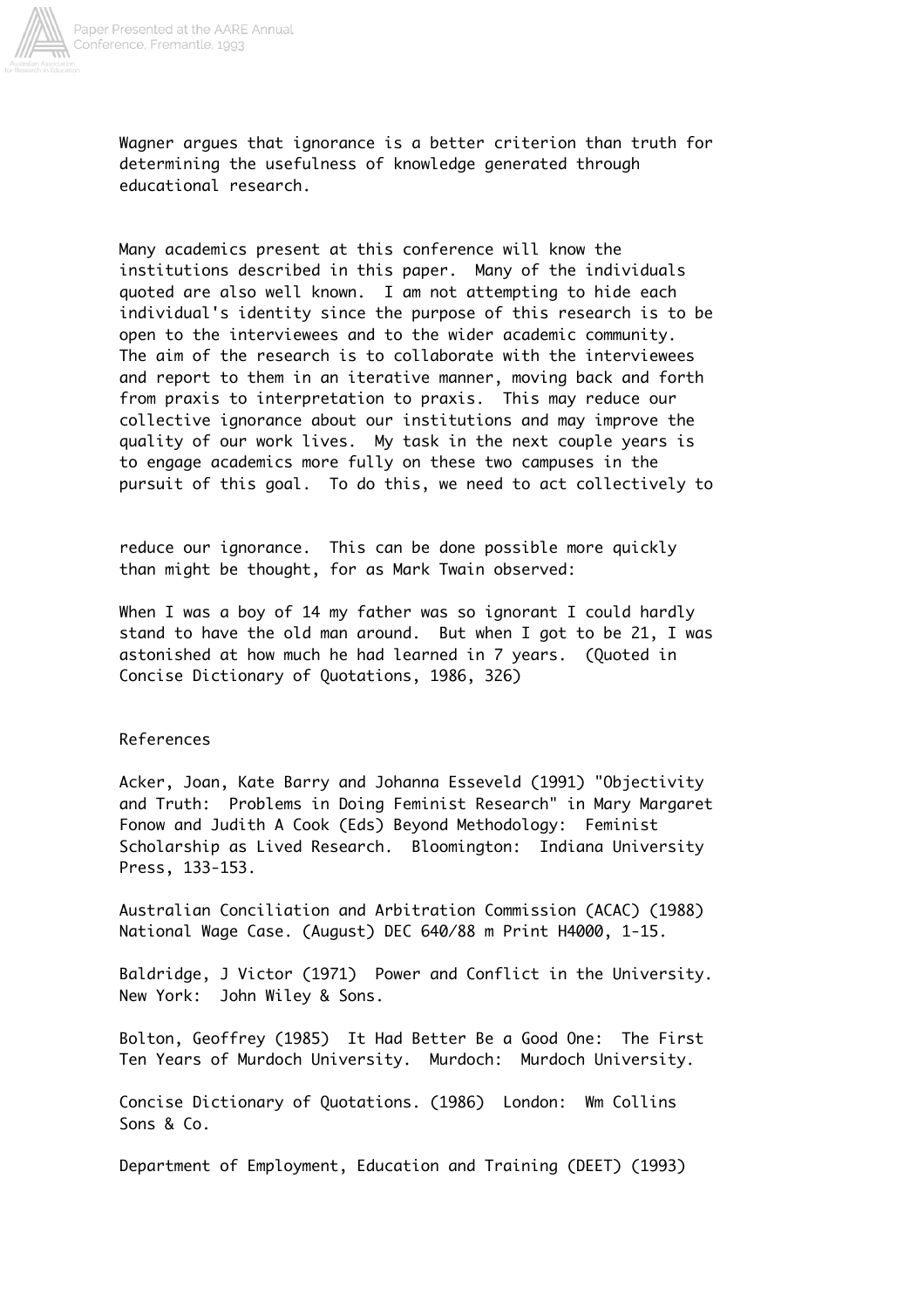

National Report on Australia's Higher Education Sector. Canberra: Australian Government Publishing Service.

Gustavsen, B and P Engelstad (1987) "The design of conferences and the evolving role of democratic dialogue in changing work life," Human Relations, 39, 2.

Karlsen, Jan Irgens (1991) "Action Research as Method: Reflections from a Program for Developing Methods and Competence," in William Foote Whyte (Ed) Participatory Action Research. Newbury Park, California: Sage Publications, 143-158.

Ladd, Everett Carll Jr and Seymour Martin Lipset (1975) The Divided Academy: Professor and Politics. New York: McGraw-Hill Book Company.

Lather, Patti (1991) Getting Smart: Feminist Research and Pedagogy With/in the Postmodern. New York: Routledge.

Mathews, John (1989) Tools of Change. Sydney: Pluto Press.

Moses, Ingrid (1989) "Is Performance "Management' Appropriate in a Learning Institution?", Journal of Tertiary Educational Administration, 11, 2 (October), 127-140.

Oakley, Ann (1981) "Interviewing women: a contradiction in terms" in Helen Roberts (Ed) Doing Feminist Research. London: Routledge & Kegan Paul, 30-61.

Pateman, Carole (1970) Participation and Democratic Theory. London: Cambridge University Press.

Reinharz, Shulamit (1992) Feminist Methods in Social Research. New York: Oxford University Press.

The Oxford Dictionary of Quotations (1975) 2nd Edition. London:

Oxford University Press.

Wagner, Jon (1993) "Ignorance in Educational Research Or, How Can You Not Know That?, Educational Researcher, 22, 5, June-July, 15- 23.

Whyte, William Foote (1984) Learning from the Field: A Guide from Experience. Beverly Hills: Sage Publications.

Whyte, William Foote (Ed) (1991) Participatory Action Research. Newbury Park, California: Sage Publications.